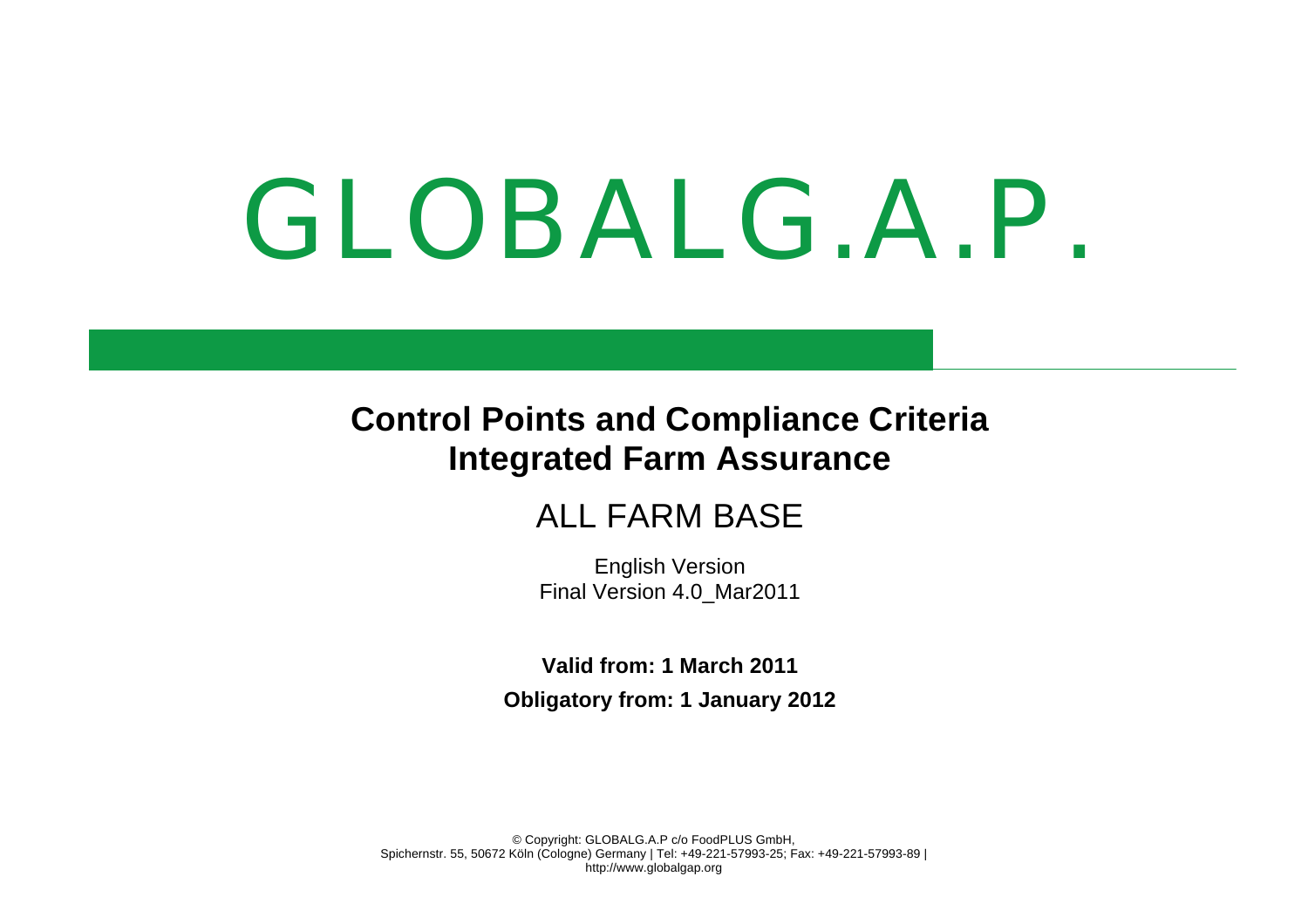

# **CONTENTS**

**INTRODUCTION**

# **SECTION AF ALL FARM BASE MODULE**

- AF.1 SITE HISTORY AND SITE MANAGEMENT
- AF.2 RECORD KEEPING AND INTERNAL SELF-ASSESSMENT/INTERNAL INSPECTION
- AF.3 WORKERS HEALTH, SAFETY AND WELFARE
- AF.4 SUBCONTRACTORS
- AF.5 WASTE AND POLLUTION MANAGEMENT, RECYCLING AND RE-USE
- AF.6 ENVIRONMENT AND CONSERVATION
- AF.7 COMPLAINTS
- AF.8 RECALL/WITHDRAWAL PROCEDURE
- AF.9 FOOD DEFENSE (not applicable for Flowers and Ornamentals)
- AF.10 GLOBALG.A.P STATUS
- AF.11 LOGO USE
- AF.12 TRACEABILITY AND SEGREGATION obligatory when producer is registered for Parallel Production/Parallel Ownership
- ANNEX AF 1. GUIDELINE RISK ASSESSMENT GENERAL
- ANNEX AF 2. GUIDELINE RISK ASSESSMENT SITE MANAGEMENT

110301\_GG\_IFA\_CPCC\_AF\_ENG\_Final\_V4

110301\_GG\_IFA\_CPCC\_AF\_ENG\_Final\_V4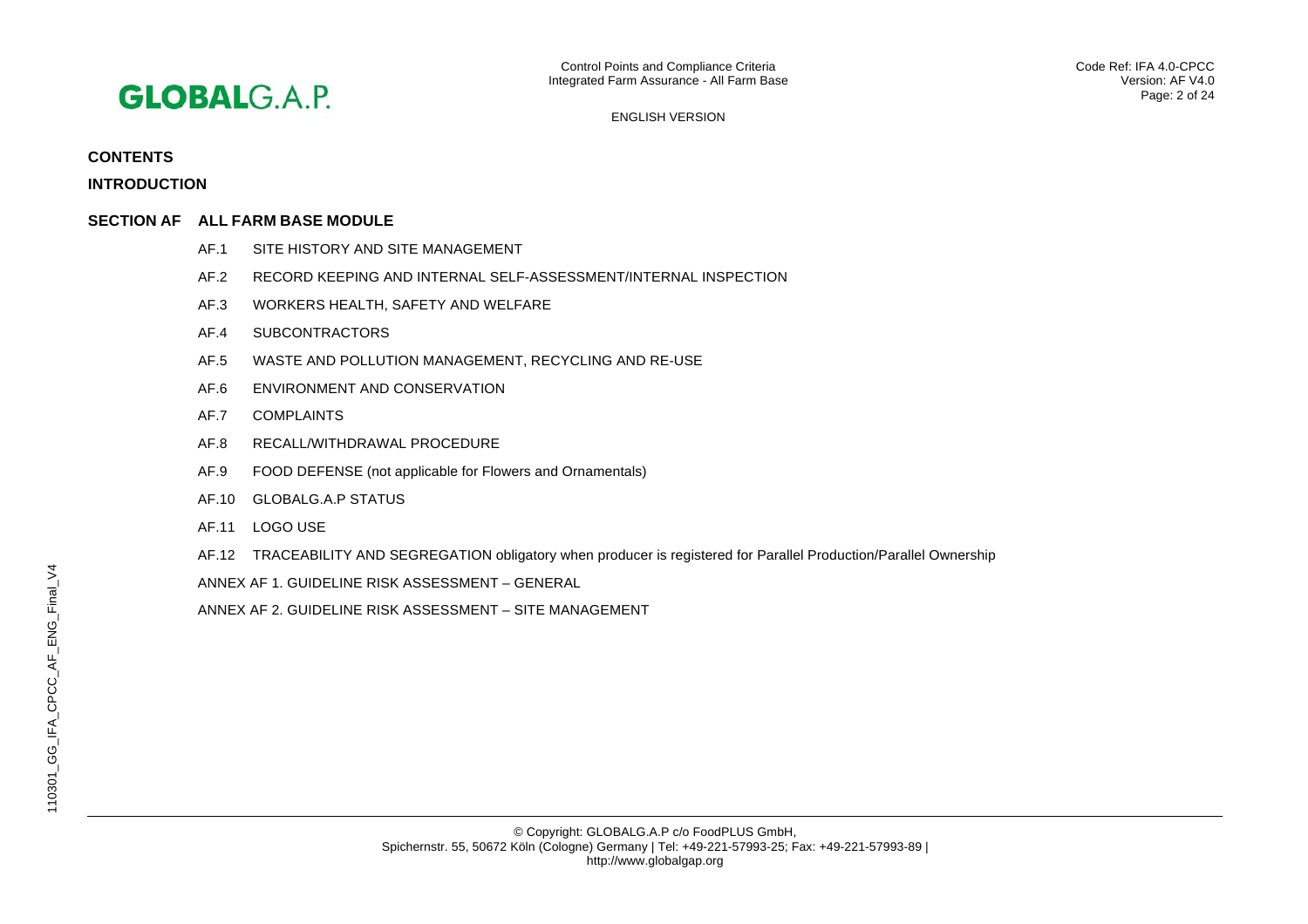

| N <sub>o</sub> | <b>Control Point</b>                                                                                                                                                                                                                                                                                                                                                                                                                                      | <b>Compliance Criteria</b>                                                                                                                                                                                                                                                                                                                                                                                                                                                                    | Level             |
|----------------|-----------------------------------------------------------------------------------------------------------------------------------------------------------------------------------------------------------------------------------------------------------------------------------------------------------------------------------------------------------------------------------------------------------------------------------------------------------|-----------------------------------------------------------------------------------------------------------------------------------------------------------------------------------------------------------------------------------------------------------------------------------------------------------------------------------------------------------------------------------------------------------------------------------------------------------------------------------------------|-------------------|
| AF             | <b>ALL FARM BASE</b>                                                                                                                                                                                                                                                                                                                                                                                                                                      |                                                                                                                                                                                                                                                                                                                                                                                                                                                                                               |                   |
|                | Control points in this module are applicable to all producers seeking certification as it covers issues relevant to all farming businesses.                                                                                                                                                                                                                                                                                                               |                                                                                                                                                                                                                                                                                                                                                                                                                                                                                               |                   |
| <b>AF.1</b>    | SITE HISTORY AND SITE MANAGEMENT                                                                                                                                                                                                                                                                                                                                                                                                                          |                                                                                                                                                                                                                                                                                                                                                                                                                                                                                               |                   |
|                | One of the key features of sustainable farming is the continuous integration of site-specific knowledge and practical experiences into future management<br>planning and practices. This section is intended to ensure that the land, buildings and other facilities, which constitute the fabric of the farm, are properly<br>managed to ensure the safe production of food and protection of the environment.                                           |                                                                                                                                                                                                                                                                                                                                                                                                                                                                                               |                   |
| AF. 1.1        | <b>Site History</b>                                                                                                                                                                                                                                                                                                                                                                                                                                       |                                                                                                                                                                                                                                                                                                                                                                                                                                                                                               |                   |
| AF. 1.1.1      | Is a reference system for each field, orchard, greenhouse, yard, plot, livestock<br>building/pen, and/or other area/location used in production established and<br>referenced on a farm plan or map?                                                                                                                                                                                                                                                      | Compliance must include visual identification in the form of a physical<br>sign at each field/orchard, greenhouse/yard/plot/livestock building/pen<br>or other farm area/location, or a farm plan or map that could be cross-<br>referenced to the identification system. No N/A.                                                                                                                                                                                                             | <b>Minor Must</b> |
| AF. 1.1.2      | Is a recording system established for each unit of production or other<br>area/location to provide a record of the livestock/aquaculture production and/or<br>agronomic activities undertaken at those locations?                                                                                                                                                                                                                                         | Current records must provide a history of GLOBALG.A.P production of<br>all production areas. No N/A.                                                                                                                                                                                                                                                                                                                                                                                          | <b>Major Must</b> |
| AF. 1.2        | <b>Site Management</b>                                                                                                                                                                                                                                                                                                                                                                                                                                    |                                                                                                                                                                                                                                                                                                                                                                                                                                                                                               |                   |
| AF. 1.2.1      | Is there a risk assessment available at the initial inspection for all sites<br>registered for certification? During subsequent inspections, a risk assessment<br>for new or existing production sites where risks have changed (this includes<br>rented land) is available. Does this risk assessment show that the site in<br>question is suitable for production, with regards to food safety, the environment,<br>and animal health where applicable? | A risk assessment is needed at the initial inspection to determine if the<br>site is appropriate. The risk assessment must be reviewed annually and<br>take into account risks that have changed or when new sites are used.<br>Risk assessments must take into account site history and impact of<br>proposed enterprises on adjacent stock/crops/ environment (see AF<br>Annex 1 Risk Assessment for basic information and AF Annex 2 for<br>specific information on what must be covered). | <b>Major Must</b> |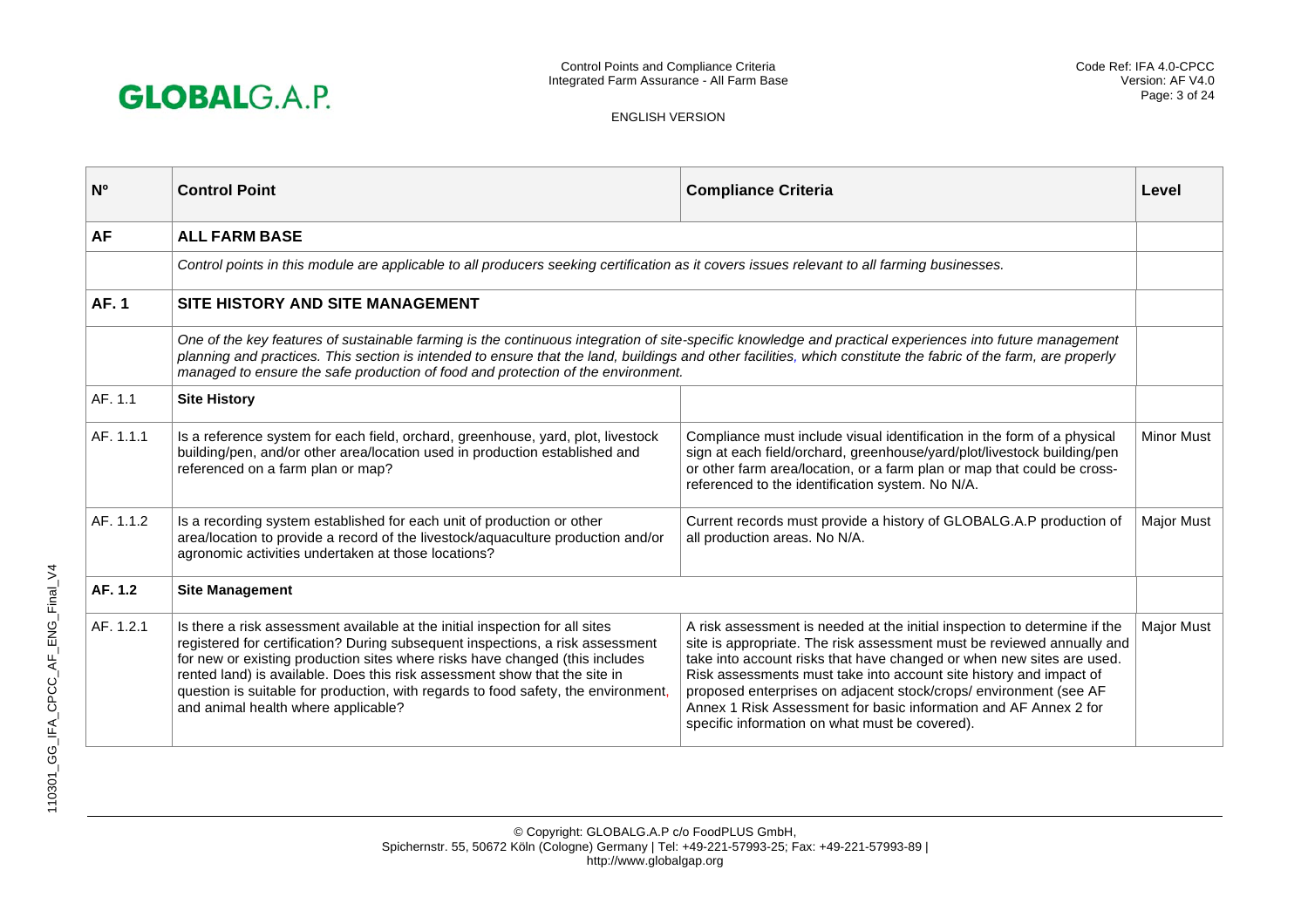

| N <sub>0</sub> | <b>Control Point</b>                                                                                                                                                                                               | <b>Compliance Criteria</b>                                                                                                                                                                                                                                                                                                                                                                                                                                                            | Level             |
|----------------|--------------------------------------------------------------------------------------------------------------------------------------------------------------------------------------------------------------------|---------------------------------------------------------------------------------------------------------------------------------------------------------------------------------------------------------------------------------------------------------------------------------------------------------------------------------------------------------------------------------------------------------------------------------------------------------------------------------------|-------------------|
| AF.1.2.2       | Has a management plan been developed which establishes strategies to<br>minimize the risks identified in the risk assessment (AF.1.2.1)?                                                                           | A management plan addresses the risks identified in AF.1.2.1<br>describes the strategies, which justify that the site in question is<br>suitable for production.                                                                                                                                                                                                                                                                                                                      | <b>Minor Must</b> |
| AF. 2          | RECORD KEEPING AND INTERNAL SELF-ASSESSMENT/INTERNAL INSPECTION                                                                                                                                                    |                                                                                                                                                                                                                                                                                                                                                                                                                                                                                       |                   |
|                | Important details of farming practices should be recorded and records kept.                                                                                                                                        |                                                                                                                                                                                                                                                                                                                                                                                                                                                                                       |                   |
| AF. 2.1        | Are all records requested during the external inspection accessible and kept for<br>a minimum period of time of two years, unless a longer requirement is stated in<br>specific control points?                    | Producers must keep up-to-date records for a minimum of two years.<br>At least three months prior to the date of external inspection or from the<br>day of registration, new applicants must have full records that reference<br>each area covered by the registration with all of the agronomic activities<br>related to GLOBALG.A.P documentation required of this area. For<br>Livestock these records must go back at least one rotation before the<br>initial inspection. No NA. | <b>Minor Must</b> |
| AF. 2.2        | Does the producer or producer group take responsibility to conduct a minimum<br>of one internal self-assessment or producer group internal inspection,<br>respectively, per year against the GLOBALG.A.P Standard? | There is documented evidence that in<br>Option 1: an internal self-assessment has been completed under the<br>responsibility of the producer;<br>Option 2: an internal inspection of every member of the group and an<br>internal QMS audit have been conducted under the responsibility of the<br>producer group. No N/A.                                                                                                                                                            | Major Must        |
| AF. 2.3        | Are effective corrective actions taken as a result of non-conformances detected<br>during the internal self-assessment or internal producer group inspections?                                                     | Necessary corrective actions are documented and have been<br>implemented. No N/A.                                                                                                                                                                                                                                                                                                                                                                                                     | <b>Major Must</b> |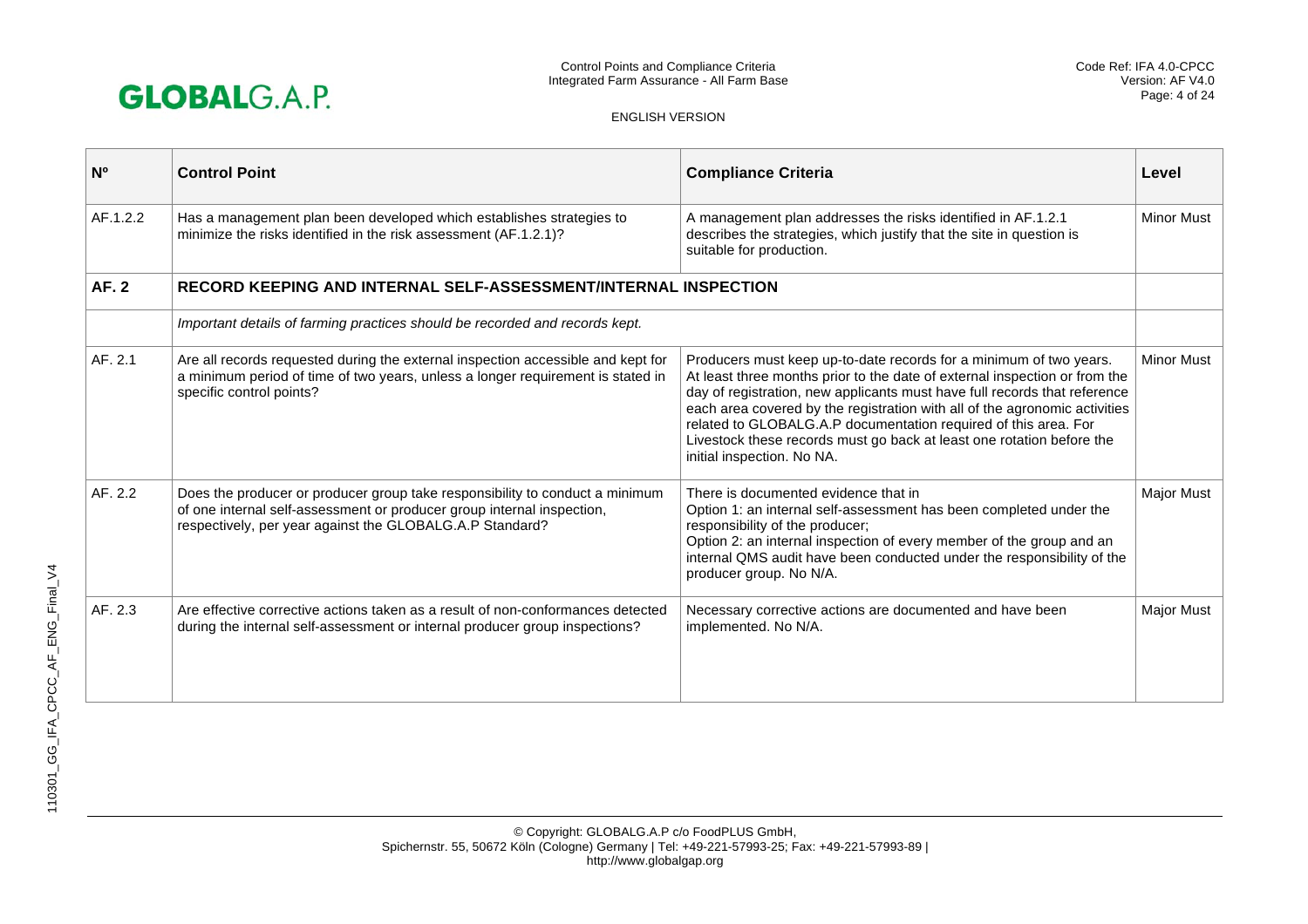

| N <sub>0</sub> | <b>Control Point</b>                                                                                                                                                                                                                                                                                                                                                                                                                                                                                                                                                                                            | <b>Compliance Criteria</b>                                                                                                                                                                                                                                                                                                                                                                                                                                                                                                         | Level             |
|----------------|-----------------------------------------------------------------------------------------------------------------------------------------------------------------------------------------------------------------------------------------------------------------------------------------------------------------------------------------------------------------------------------------------------------------------------------------------------------------------------------------------------------------------------------------------------------------------------------------------------------------|------------------------------------------------------------------------------------------------------------------------------------------------------------------------------------------------------------------------------------------------------------------------------------------------------------------------------------------------------------------------------------------------------------------------------------------------------------------------------------------------------------------------------------|-------------------|
| <b>AF.3</b>    | <b>WORKERS HEALTH, SAFETY AND WELFARE</b>                                                                                                                                                                                                                                                                                                                                                                                                                                                                                                                                                                       |                                                                                                                                                                                                                                                                                                                                                                                                                                                                                                                                    |                   |
|                | People are key to the safe and efficient operation of any farm. Farm staff and contractors as well as producers themselves stand for the<br>quality of the produce and for environmental protection. Education and training will help progress towards sustainability and build on social<br>capital. This section is intended to ensure safe practices in the work place and that all workers both understand, and are competent to perform<br>their duties; are provided with proper equipment to allow them to work safely; and that, in the event of accidents, can obtain proper and timely<br>assistance. |                                                                                                                                                                                                                                                                                                                                                                                                                                                                                                                                    |                   |
| AF. 3.1        | <b>Health and Safety</b>                                                                                                                                                                                                                                                                                                                                                                                                                                                                                                                                                                                        |                                                                                                                                                                                                                                                                                                                                                                                                                                                                                                                                    |                   |
| AF. 3.1.1      | Does the producer have a written risk assessment for hazards to worker health<br>and safety?                                                                                                                                                                                                                                                                                                                                                                                                                                                                                                                    | The written risk assessment can be a generic one but it must be<br>appropriate for conditions on the farm. The risk assessment must be<br>reviewed and updated when changes (e.g. new machinery, new<br>buildings, new plant protection products, modified cultivation practices,<br>etc.) occur. Examples of hazards include but are not limited to: moving<br>machine parts, power take-off (PTO), electricity, excessive noise, dust,<br>vibrations, extreme temperatures, ladders, fuel storage, slurry tanks,<br>etc. No N/A. | <b>Minor Must</b> |
| AF. 3.1.2      | Does the farm have written health and safety procedures addressing issues<br>identified in the risk assessment of AF.3.1.1?                                                                                                                                                                                                                                                                                                                                                                                                                                                                                     | The health and safety procedures must address the points identified in<br>the risk assessment (AF.3.1.1) and must be appropriate for the farming<br>operations. They could also include accident and emergency<br>procedures, and contingency plans, dealing with any identified risks in<br>the working situation, etc. The procedures must be reviewed annually<br>and updated when the risk assessment changes.                                                                                                                 | <b>Minor Must</b> |
| AF. 3.1.3      | Have all workers received health and safety training?                                                                                                                                                                                                                                                                                                                                                                                                                                                                                                                                                           | Workers can demonstrate competency in responsibilities and tasks<br>through visual observation. There must be evidence of instructions and<br>training records. The producer may conduct the health and safety<br>training if training records, and/or training material are available (i.e.<br>need not be an outside individual who conducts the training). No N/A.                                                                                                                                                              | <b>Minor Must</b> |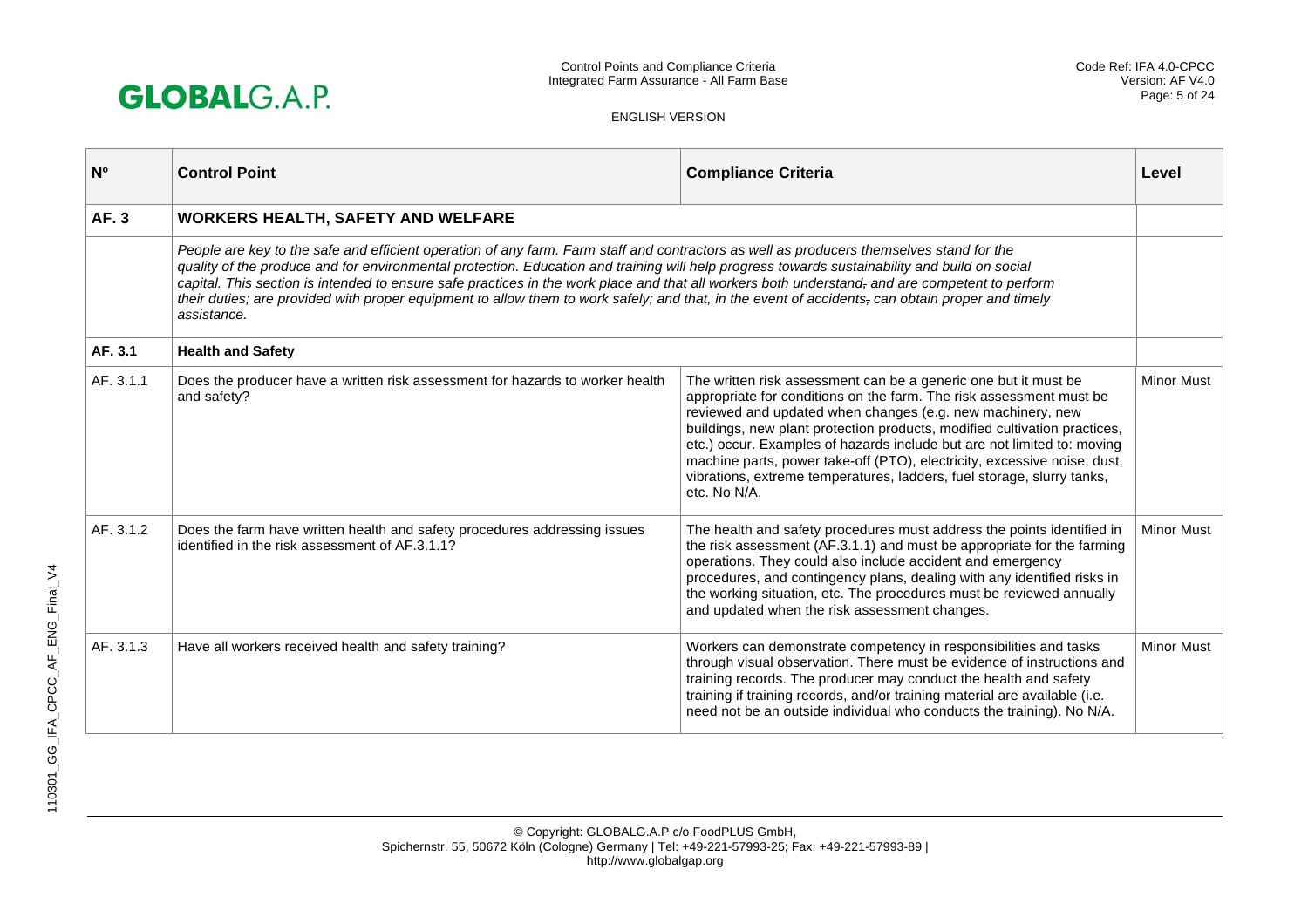

| N <sub>o</sub> | <b>Control Point</b>                                                                                                              | <b>Compliance Criteria</b>                                                                                                                                                                                                                                                                                                                                                                                                                                                                                                                                                                                                                        | Level             |
|----------------|-----------------------------------------------------------------------------------------------------------------------------------|---------------------------------------------------------------------------------------------------------------------------------------------------------------------------------------------------------------------------------------------------------------------------------------------------------------------------------------------------------------------------------------------------------------------------------------------------------------------------------------------------------------------------------------------------------------------------------------------------------------------------------------------------|-------------------|
| AF. 3.2        | Hygiene                                                                                                                           |                                                                                                                                                                                                                                                                                                                                                                                                                                                                                                                                                                                                                                                   |                   |
| AF. 3.2.1      | Does the farm have a written risk assessment for hygiene?                                                                         | The written risk assessment for hygiene issues covers the production<br>environment. The risks depend on the products produced and/or<br>supplied. The risk assessment can be a generic one but it must be<br>appropriate for conditions on the farm and must be reviewed annually<br>and updated when changes (e.g. other activities) occur. No N/A.                                                                                                                                                                                                                                                                                             | <b>Minor Must</b> |
| AF. 3.2.2      | Does the farm have documented hygiene instructions for all workers?                                                               | The hygiene instructions are visibly displayed: provided by way of clear<br>signs (pictures) and/or in the predominant language(s) of the workforce.<br>At a minimum, the instructions must include:<br>- the need for hand cleaning;<br>- the covering of skin cuts;<br>- limitation on smoking, eating and drinking to designated areas;<br>- notification of any relevant infections or conditions, this includes sign<br>of illness (e.g. vomiting; jaundice, diarrhea) whereby these workers<br>shall be restricted from direct contact with the product and food-contact<br>surfaces:<br>- the use of suitable protective clothing. No N/A. | <b>Minor Must</b> |
| AF. 3.2.3      | Have all persons working on the farm received annual basic hygiene training<br>according to the hygiene instructions in AF.3.2.2? | Both written and verbal training are given as an introductory training<br>course for hygiene. All new workers must receive this training and<br>confirm their participation. All instructions from AF.3.2.2 must be<br>covered in this training. All workers, including the owners and<br>managers, must annually participate in the farm's basic hygiene<br>training.                                                                                                                                                                                                                                                                            | <b>Minor Must</b> |
| AF. 3.2.4      | Are the farm's hygiene procedures implemented?                                                                                    | Workers with tasks identified in the hygiene procedures must<br>demonstrate competence during the inspection and there is visual<br>evidence that the hygiene procedures are implemented. No N/A.                                                                                                                                                                                                                                                                                                                                                                                                                                                 | <b>Major Must</b> |
| AF. 3.3        | <b>Training</b>                                                                                                                   |                                                                                                                                                                                                                                                                                                                                                                                                                                                                                                                                                                                                                                                   |                   |
| AF. 3.3.1      | Is there a record kept for training activities and attendees?                                                                     | A record is kept for training activities including the topic covered, the<br>trainer, the date and attendees. Evidence of the attendance is required.                                                                                                                                                                                                                                                                                                                                                                                                                                                                                             | <b>Minor Must</b> |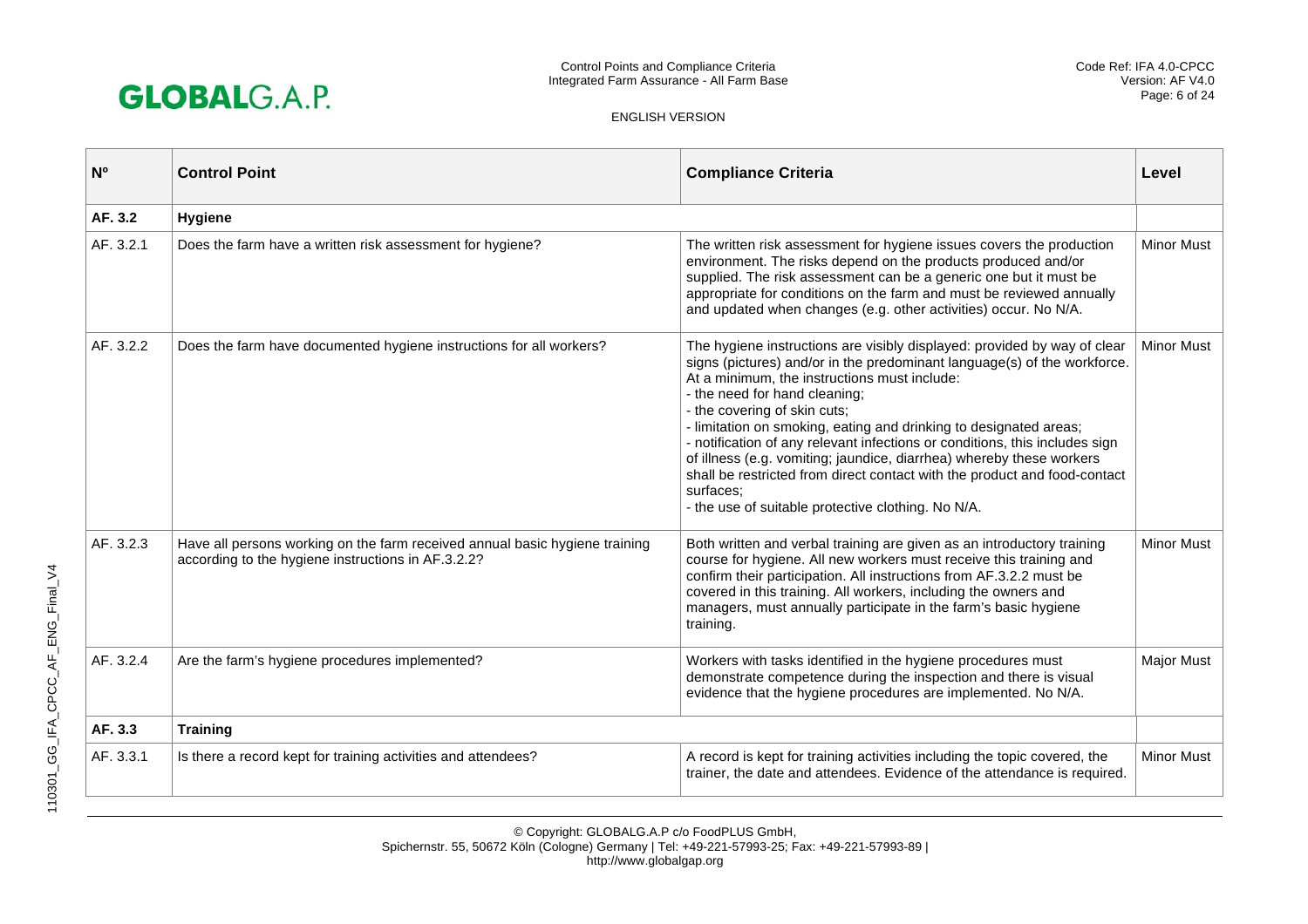

| N <sub>0</sub> | <b>Control Point</b>                                                                                                                                                                                                                                                                                                                                              | <b>Compliance Criteria</b>                                                                                                                                                                                                                                                                                                                                                                                                                                                                                                                                                                                                                                                                                                                                                                                                                                                                                                                                                                                                                                               | Level             |
|----------------|-------------------------------------------------------------------------------------------------------------------------------------------------------------------------------------------------------------------------------------------------------------------------------------------------------------------------------------------------------------------|--------------------------------------------------------------------------------------------------------------------------------------------------------------------------------------------------------------------------------------------------------------------------------------------------------------------------------------------------------------------------------------------------------------------------------------------------------------------------------------------------------------------------------------------------------------------------------------------------------------------------------------------------------------------------------------------------------------------------------------------------------------------------------------------------------------------------------------------------------------------------------------------------------------------------------------------------------------------------------------------------------------------------------------------------------------------------|-------------------|
| AF. 3.3.2      | Do all workers handling and/or administering veterinary medicines, chemicals,<br>disinfectants, plant protection products, biocides and/or other hazardous<br>substances and all workers operating dangerous or complex equipment as<br>defined in the risk analysis in AF.3.1.1 have certificates of competence, and/or<br>details of other such qualifications? | Records must identify workers who carry out such tasks, and show<br>proof of competence, certificates of training, and/or records of training<br>with proof of attendance. No N/A.                                                                                                                                                                                                                                                                                                                                                                                                                                                                                                                                                                                                                                                                                                                                                                                                                                                                                       | Major Must        |
| AF. 3.4        | <b>Hazards and First Aid</b>                                                                                                                                                                                                                                                                                                                                      |                                                                                                                                                                                                                                                                                                                                                                                                                                                                                                                                                                                                                                                                                                                                                                                                                                                                                                                                                                                                                                                                          |                   |
| AF. 3.4.1      | Do accident and emergency procedures exist; are they visually displayed, and<br>are they communicated to all persons associated with the farm activities?                                                                                                                                                                                                         | Permanent accident procedures must be clearly displayed in<br>accessible, and visible location(s). These instructions are available in<br>the predominant language(s) of the workforce and/or pictograms. The<br>procedures must identify, the following<br>- farm's map reference or farm address<br>- contact person(s)<br>- an up-to-date list of relevant phone numbers (police, ambulance,<br>hospital, fire-brigade, access to emergency health care on site or by<br>means of transport, electricity and water and gas supplier).<br>Examples of other procedures that can be included:<br>- location of the nearest means of communication (telephone, radio)<br>- how and where to contact the local medical services, hospital and<br>other emergency services. (WHERE did it happen? WHAT happened?,<br>HOW MANY injured people?, WHAT kind of injuries? WHO is calling?)<br>- location of fire extinguisher;<br>- emergency exits;<br>- emergency cut-offs for electricity, gas and water supplies; and<br>- how to report accidents or dangerous incidents. | <b>Minor Must</b> |
| AF. 3.4.2      | Are potential hazards clearly identified by warning signs?                                                                                                                                                                                                                                                                                                        | Permanent and legible signs must indicate potential hazards (e.g.<br>waste pits, fuel tanks, workshops, access doors of the plant protection<br>product / fertilizer / any other chemical storage facilities as well as re-<br>entry intervals, etc.). Warning signs must be present and in the<br>predominant language(s) of the workforce and/or pictograms. No N/A.                                                                                                                                                                                                                                                                                                                                                                                                                                                                                                                                                                                                                                                                                                   | <b>Minor Must</b> |
| AF. 3.4.3      | Is safety advice for substances hazardous to worker health<br>available/accessible?                                                                                                                                                                                                                                                                               | When required to ensure appropriate action, information (e.g. website,<br>telephone number, material safety data sheets, etc.) is accessible.                                                                                                                                                                                                                                                                                                                                                                                                                                                                                                                                                                                                                                                                                                                                                                                                                                                                                                                            | <b>Minor Must</b> |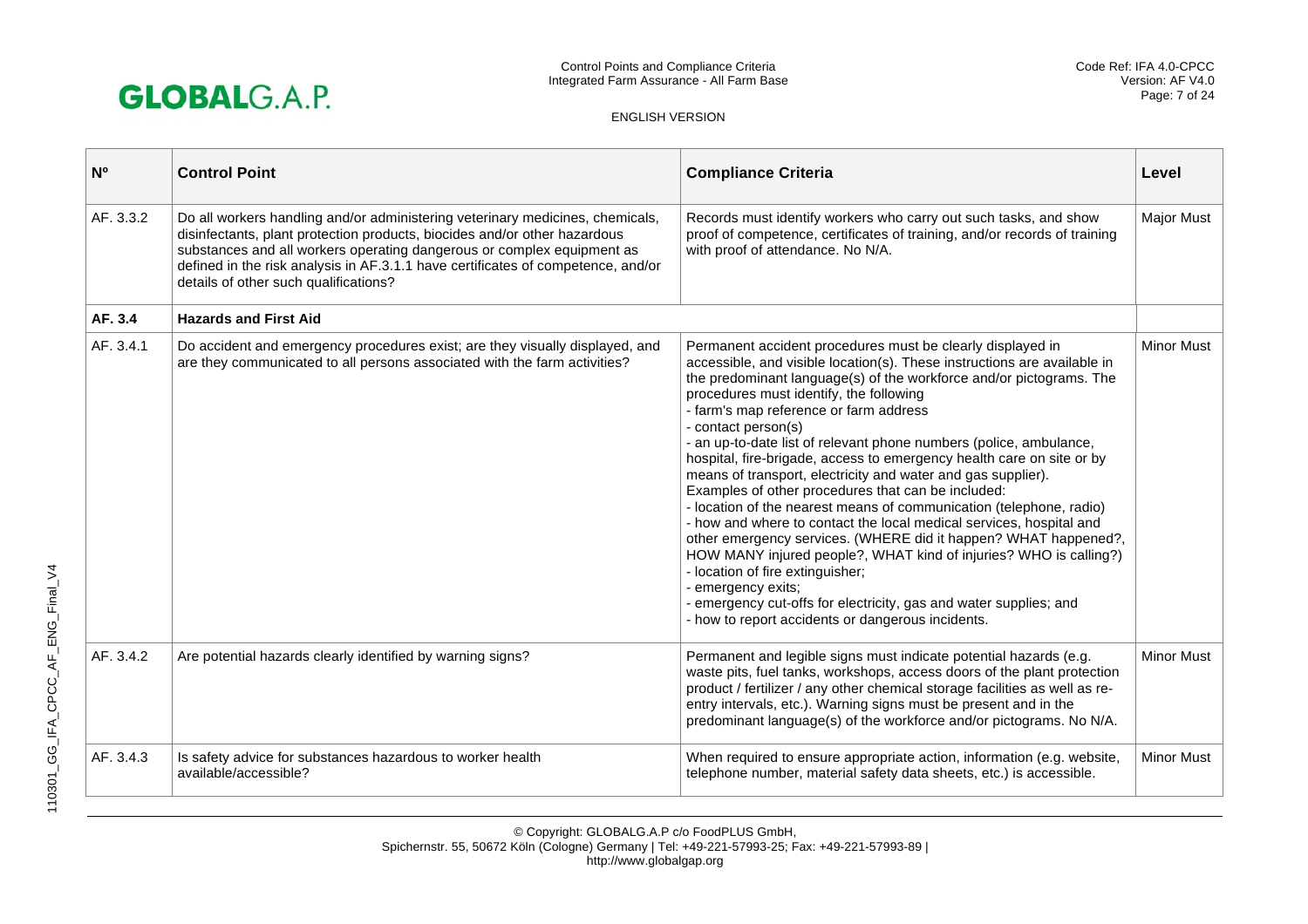

| N <sup>o</sup> | <b>Control Point</b>                                                                                                                                                                                      | <b>Compliance Criteria</b>                                                                                                                                                                                                                                                                                                                                                                                                                                                                                                                                                                                                                                                                                                                                                                         | Level             |
|----------------|-----------------------------------------------------------------------------------------------------------------------------------------------------------------------------------------------------------|----------------------------------------------------------------------------------------------------------------------------------------------------------------------------------------------------------------------------------------------------------------------------------------------------------------------------------------------------------------------------------------------------------------------------------------------------------------------------------------------------------------------------------------------------------------------------------------------------------------------------------------------------------------------------------------------------------------------------------------------------------------------------------------------------|-------------------|
| AF. 3.4.4      | Are first aid kits present at all permanent sites and in the vicinity of fieldwork?                                                                                                                       | Complete and maintained first aid kits (i.e. according to local<br>recommendations must be available and accessible at all permanent<br>sites and available for transport (tractor, car, etc.) to the vicinity of the<br>work.                                                                                                                                                                                                                                                                                                                                                                                                                                                                                                                                                                     | <b>Minor Must</b> |
| AF. 3.4.5      | Are there always an appropriate number of persons (at least one person) trained<br>in first aid present on each farm whenever on-farm activities are being carried<br>out?                                | There is always at least one person trained in first aid (i.e. within the<br>last 5 years) present on the farm whenever on-farm activities are being<br>carried out. As a guideline: one trained person per 50 workers. On-farm<br>activities include all activities mentioned in the relevant modules of this<br>standard.                                                                                                                                                                                                                                                                                                                                                                                                                                                                        | <b>Minor Must</b> |
| AF. 3.5        | <b>Protective Clothing/Equipment</b>                                                                                                                                                                      |                                                                                                                                                                                                                                                                                                                                                                                                                                                                                                                                                                                                                                                                                                                                                                                                    |                   |
| AF. 3.5.1      | Are workers, visitors, and subcontractors equipped with suitable protective<br>clothing in accordance with legal requirements and/or label instructions and/or<br>as authorized by a competent authority? | Complete sets of protective clothing, which enable label instructions<br>and/or legal requirements and/or requirements as authorized by a<br>competent authority to be complied with are available on farm, utilized<br>and in a good state of repair. To comply with label requirements or<br>operations of the farm, this may include some of the following: rubber<br>boots or other appropriate footwear, waterproof clothing, protective<br>overalls, rubber gloves, face masks, appropriate respiratory equipment<br>(including replacement filters), ear and eye protection devices, life-<br>jackets, etc. as required by label or operations on farm.                                                                                                                                     | <b>Major Must</b> |
| AF. 3.5.2      | Is protective clothing cleaned after use and stored so as to prevent<br>contamination of the personal clothing?                                                                                           | Protective clothing is clean and there is a cleaning schedule adapted<br>according to the type of use and degree of potential contamination.<br>Cleaning the protective clothing and equipment includes separate<br>washing from private clothing. Wash re-usable gloves before removal.<br>Dirty and damaged protective clothing and equipment and expired filter<br>cartridges must be disposed of appropriately. Single-use items (e.g.<br>gloves, overalls, etc.) must to be disposed of after one use. All<br>protective clothing and equipment including replacements filters, etc.<br>must be stored outside of the plant protection products/storage facility<br>and physically separated from any other chemicals that might cause<br>contamination of the clothing or equipment. No N/A. | <b>Major Must</b> |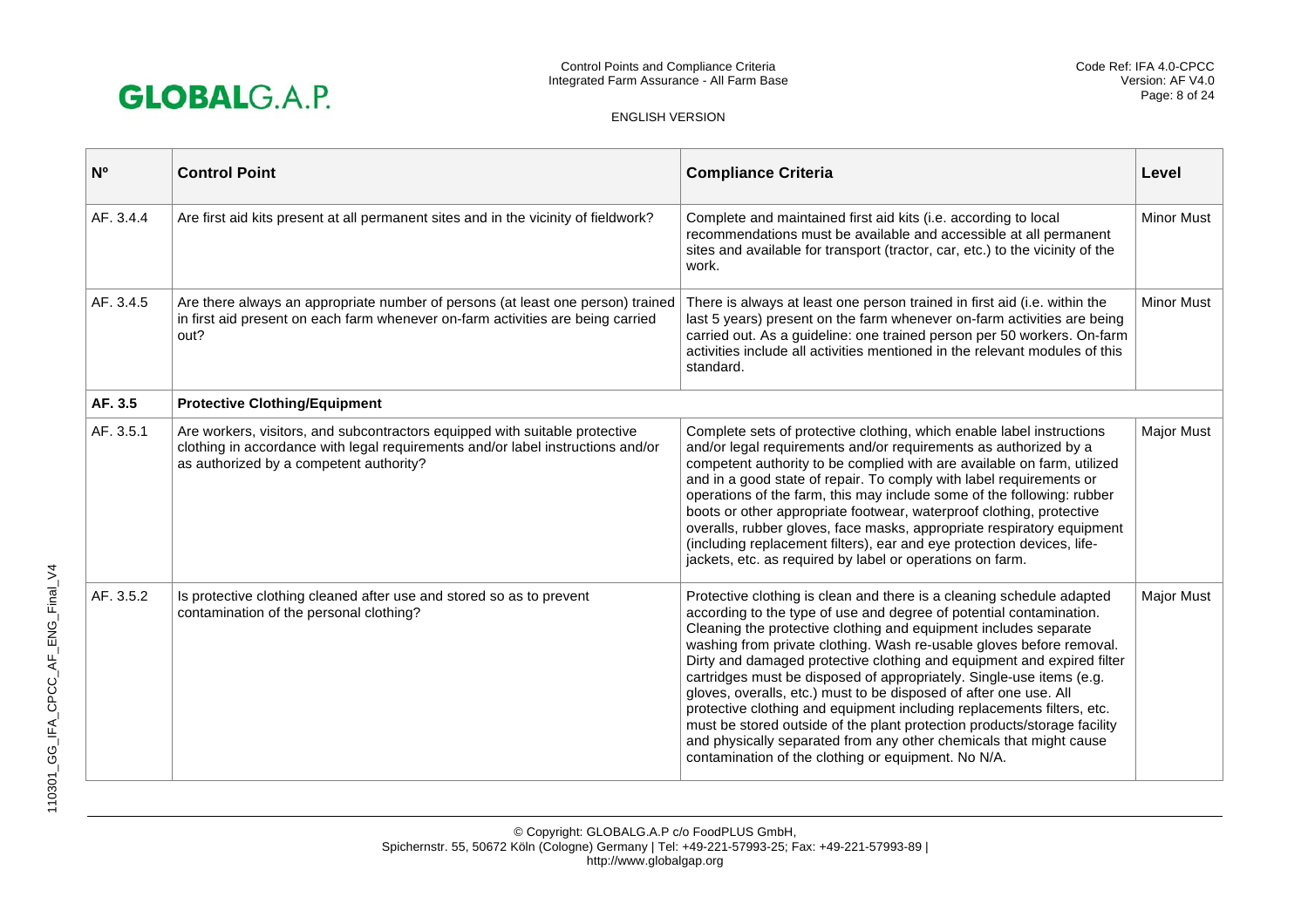

| N <sub>0</sub> | <b>Control Point</b>                                                                                                          | <b>Compliance Criteria</b>                                                                                                                                                                                                                                                                                                                                                                                    | Level             |
|----------------|-------------------------------------------------------------------------------------------------------------------------------|---------------------------------------------------------------------------------------------------------------------------------------------------------------------------------------------------------------------------------------------------------------------------------------------------------------------------------------------------------------------------------------------------------------|-------------------|
| AF. 3.6        | <b>Worker Welfare</b>                                                                                                         |                                                                                                                                                                                                                                                                                                                                                                                                               |                   |
| AF 3.6.1       | Is a member of management clearly identifiable as responsible for workers'<br>health, safety and welfare?                     | Documentation is available that demonstrates that a clearly identified,<br>named member of management has the responsibility for ensuring<br>compliance with and implementation of existing, current and relevant<br>national and local regulations on workers health safety and welfare.                                                                                                                     | Major Must        |
| AF 3.6.2       | Do regular two-way communication meetings take place between management<br>and workers? Are there records from such meetings? | Records show that the concerns of the workers about health, safety<br>and welfare are being recorded in meetings planned and held at least<br>once a year between management and workers and that these<br>discussions can take place openly (i.e. without fear of intimidation or<br>retribution). The auditor is not required to make judgments about the<br>content, accuracy or outcome of such meetings. | Recom.            |
| AF 3.6.3       | Do workers have access to clean food storage areas, designated rest areas,<br>hand washing facilities, and drinking water?    | Hand washing facilities, potable drinking water, a place to store food<br>and a place to eat must be provided to the workers.                                                                                                                                                                                                                                                                                 | <b>Minor Must</b> |
| AF 3.6.4       | Are on-site living quarters habitable and have the basic services and facilities?                                             | The on farm living quarters for the workers are habitable and have a<br>sound roof, windows and doors, and the basic services of running<br>water, toilets, and drains. In case of no drains, septic pits can be<br>accepted if compliant with local regulations.                                                                                                                                             | <b>Minor Must</b> |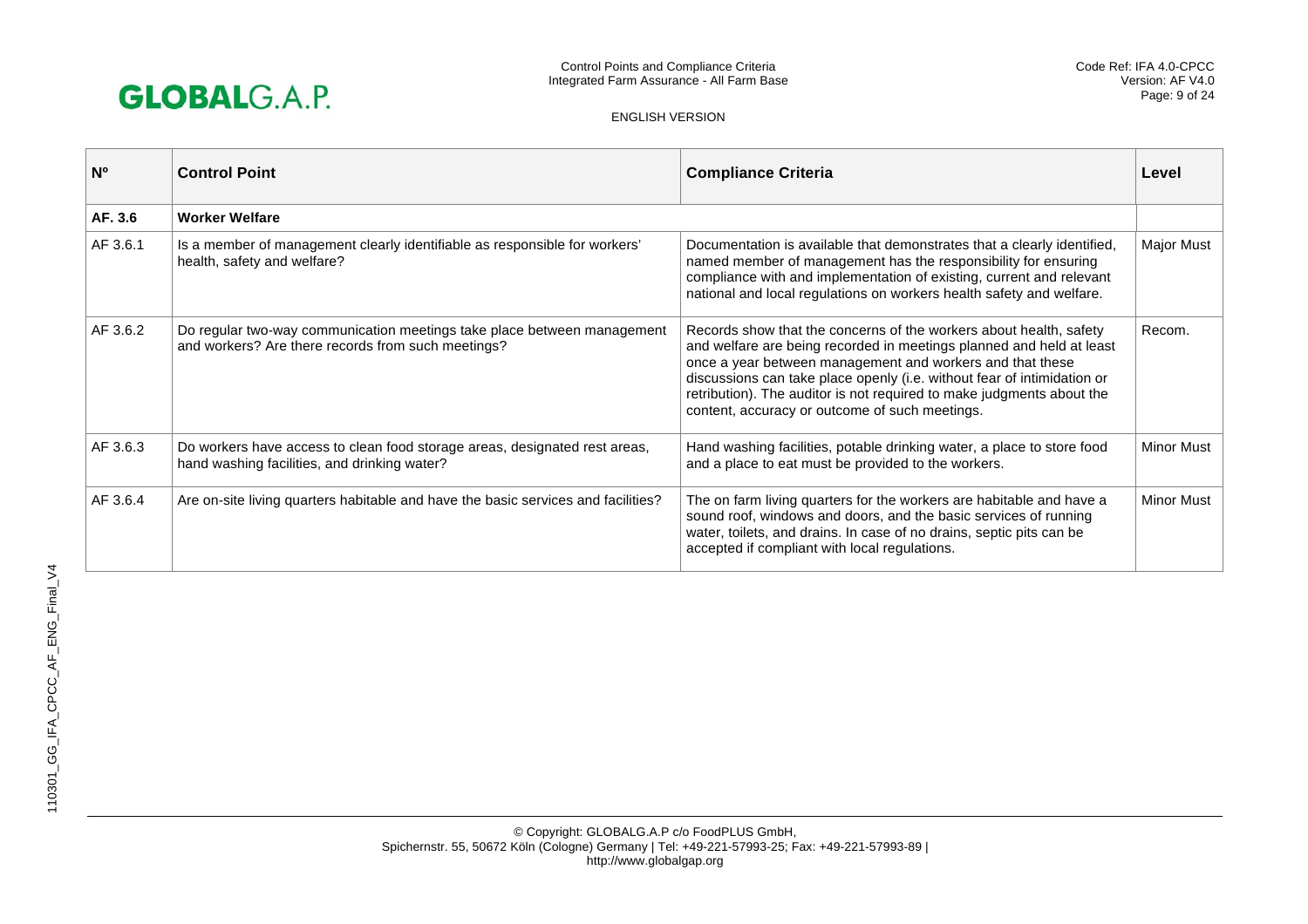

| N <sub>0</sub> | <b>Control Point</b>                                                                                                                             | <b>Compliance Criteria</b>                                                                                                                                                                                                                                                                                                                                                                                                                                                                                                                                                                                                                                                                                                                                                                                                                                                                                                                                                                                                                                                                                                                                                                                                                                                                                                                                                              | Level             |
|----------------|--------------------------------------------------------------------------------------------------------------------------------------------------|-----------------------------------------------------------------------------------------------------------------------------------------------------------------------------------------------------------------------------------------------------------------------------------------------------------------------------------------------------------------------------------------------------------------------------------------------------------------------------------------------------------------------------------------------------------------------------------------------------------------------------------------------------------------------------------------------------------------------------------------------------------------------------------------------------------------------------------------------------------------------------------------------------------------------------------------------------------------------------------------------------------------------------------------------------------------------------------------------------------------------------------------------------------------------------------------------------------------------------------------------------------------------------------------------------------------------------------------------------------------------------------------|-------------------|
| <b>AF.4</b>    | <b>SUBCONTRACTORS</b>                                                                                                                            |                                                                                                                                                                                                                                                                                                                                                                                                                                                                                                                                                                                                                                                                                                                                                                                                                                                                                                                                                                                                                                                                                                                                                                                                                                                                                                                                                                                         |                   |
| AF. 4.1        | When the producer makes use of subcontractors, is all the relevant information<br>available on farm?                                             | Subcontractors must carry out an assessment (or the producer must do<br>it on behalf of the subcontractors) of compliance against the<br>GLOBALG.A.P Control Points relevant to the services provided on<br>farm. Evidence of compliance with the applicable control points must be<br>available on farm during the external inspection and the subcontractor<br>must accept that GLOBALG.A.P approved certifiers are allowed to<br>verify the assessments through a physical inspection where there is<br>doubt. The producer is responsible for observance of the control points<br>applicable to the tasks performed by the subcontractor by checking and<br>signing the assessment of the subcontractor for each task and season<br>contracted.<br>Where the subcontractor has been assessed by a 3rd party certification<br>body, which is GLOBALG.A.P approved, the producer shall receive a<br>report from the subcontractor with the following info: 1) Date of<br>assessment, 2) Name of the Certification Body, 3) Inspector name, 4)<br>Details of the subcontractor, 5) report that lists the responses to the<br>relevant Control Points and Compliance Criteria.<br>In the case where product handling is subcontracted, the certification<br>body that inspects the producer must still inspect the relevant control<br>points (refer to relevant scope specifications). | <b>Minor Must</b> |
| AF. 4.2        | Are all subcontractors and visitors made aware of the relevant procedures on<br>personal safety and hygiene?                                     | There is evidence that the relevant procedures on personal health,<br>safety and hygiene are officially communicated to visitors and<br>subcontractors (e.g. relevant instructions are in a visible place where all<br>visitors or subcontractors can read them).                                                                                                                                                                                                                                                                                                                                                                                                                                                                                                                                                                                                                                                                                                                                                                                                                                                                                                                                                                                                                                                                                                                       | <b>Minor Must</b> |
| <b>AF.5</b>    | WASTE AND POLLUTION MANAGEMENT, RECYCLING AND RE-USE                                                                                             |                                                                                                                                                                                                                                                                                                                                                                                                                                                                                                                                                                                                                                                                                                                                                                                                                                                                                                                                                                                                                                                                                                                                                                                                                                                                                                                                                                                         |                   |
|                | Waste minimization should include: review of current practices, avoidance of waste, reduction of waste, re-use of waste, and recycling of waste. |                                                                                                                                                                                                                                                                                                                                                                                                                                                                                                                                                                                                                                                                                                                                                                                                                                                                                                                                                                                                                                                                                                                                                                                                                                                                                                                                                                                         |                   |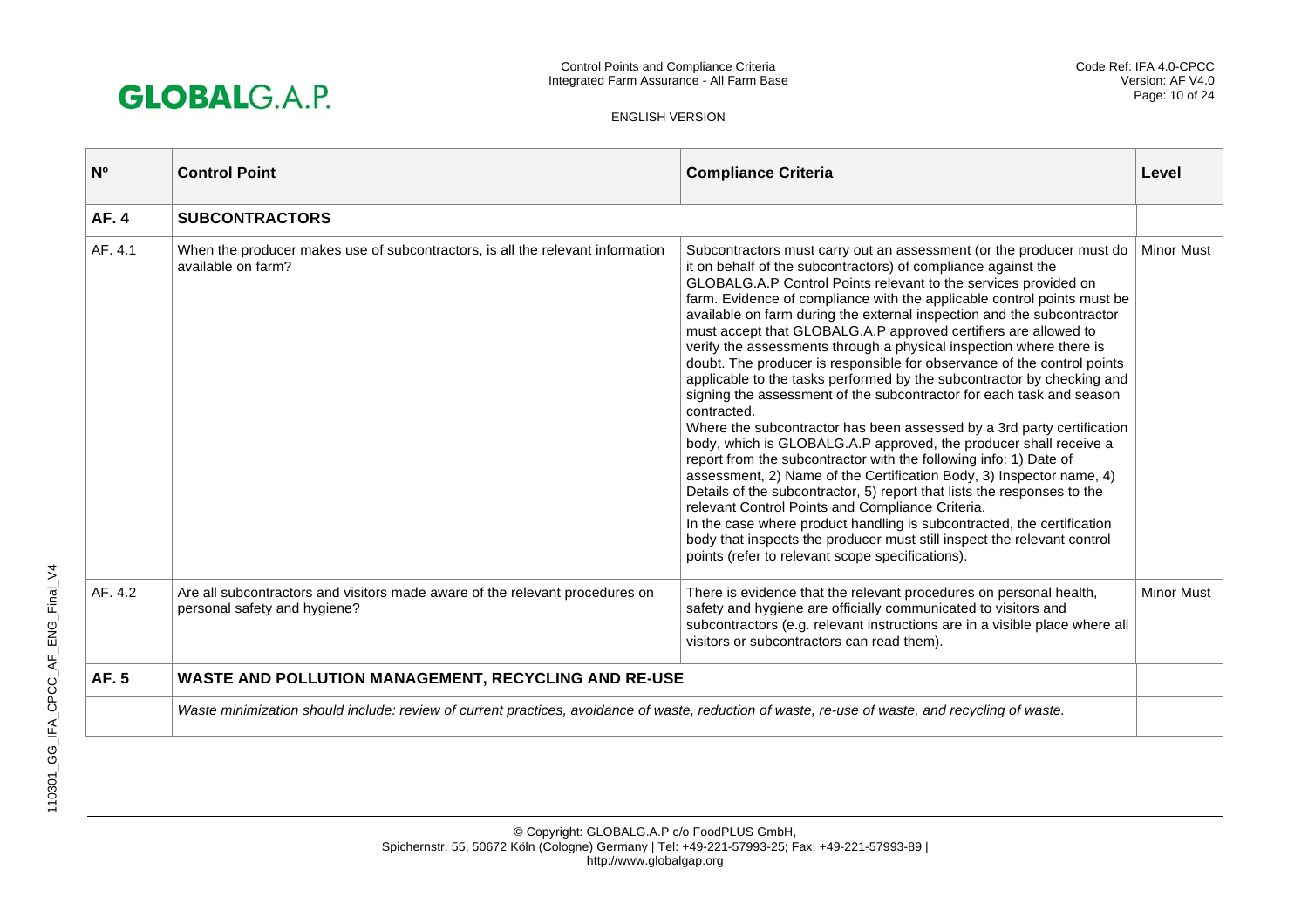

| <b>N°</b> | <b>Control Point</b>                                                                                                                                                                                                                                               | <b>Compliance Criteria</b>                                                                                                                                                                                                                                                                                                                              | Level             |
|-----------|--------------------------------------------------------------------------------------------------------------------------------------------------------------------------------------------------------------------------------------------------------------------|---------------------------------------------------------------------------------------------------------------------------------------------------------------------------------------------------------------------------------------------------------------------------------------------------------------------------------------------------------|-------------------|
| AF. 5.1   | <b>Identification of Waste and Pollutants</b>                                                                                                                                                                                                                      |                                                                                                                                                                                                                                                                                                                                                         |                   |
| AF. 5.1.1 | Have possible waste products and sources of pollution been identified in all<br>areas of the business?                                                                                                                                                             | Possible waste products (e.g. paper, cardboard, plastic, oil, etc.) and<br>sources of pollution (e.g. fertilizer excess, exhaust smoke, oil, fuel,<br>noise, effluent, chemicals, sheep-dip, feed waste, algae produced<br>during net cleaning, etc.) produced by the farm processes have been<br>listed.                                               | <b>Minor Must</b> |
| AF. 5.2   | <b>Waste and Pollution Action Plan</b>                                                                                                                                                                                                                             |                                                                                                                                                                                                                                                                                                                                                         |                   |
| AF. 5.2.1 | Is there a documented farm waste management plan to avoid and/or reduce<br>wastage and pollution and does the waste management plan include adequate<br>provisions for waste disposal?                                                                             | A comprehensive, current, documented plan that covers wastage<br>reduction, pollution and waste recycling is available. Air, soil, water,<br>noise and light contamination must be considered along with all<br>products and sources identified in the plan.                                                                                            | Recom.            |
| AF. 5.2.2 | Has all litter/waste been cleared up?                                                                                                                                                                                                                              | Visual assessment that there is no evidence of waste/litter in the<br>immediate vicinity of the production or storage buildings. Incidental and<br>insignificant litter and waste on the designated areas are acceptable as<br>well as the waste from the current day's work. All other litter and waste<br>has been cleared up, including fuel spills. | <b>Major Must</b> |
| AF. 5.2.3 | Provided there is no risk of disease carry-over, are organic wastes composted<br>on the farm and utilized for soil conditioning?                                                                                                                                   | Organic waste material is composted and used for soil conditioning.<br>Composting method ensures that there is no risk of disease carry-over.                                                                                                                                                                                                           | Recom.            |
| AF. 6     | <b>ENVIRONMENT AND CONSERVATION</b>                                                                                                                                                                                                                                |                                                                                                                                                                                                                                                                                                                                                         |                   |
|           | Farming and environment are inseparably linked. Managing wildlife and landscape is of great importance; enhancement of species as well as structural<br>diversity of land and landscape features will benefit from the abundance and diversity of flora and fauna. |                                                                                                                                                                                                                                                                                                                                                         |                   |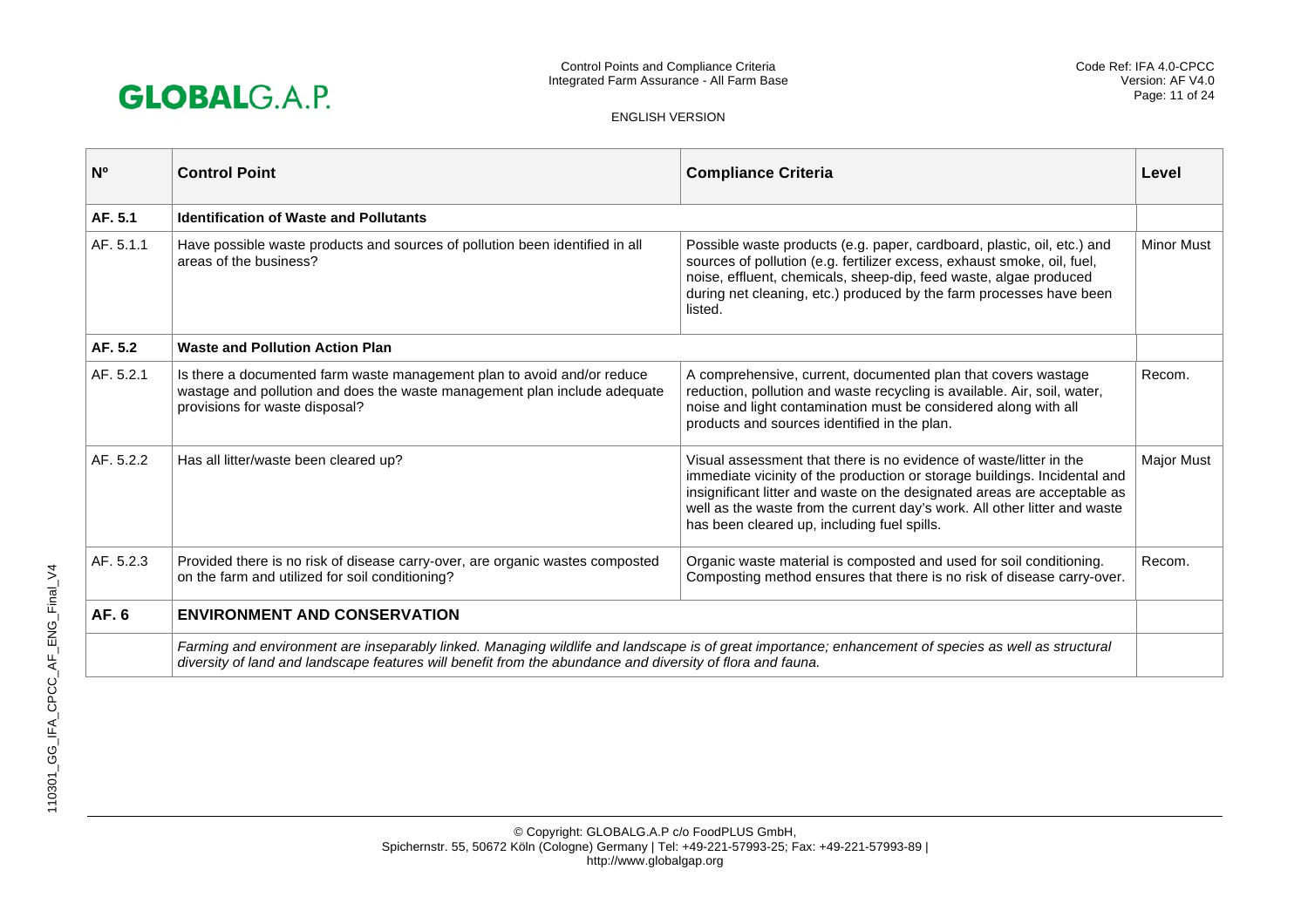

| N <sub>0</sub> | <b>Control Point</b>                                                                                                                                                                                                                                                                               | <b>Compliance Criteria</b>                                                                                                                                                                                                                                                                                                                                                                                                                                                                                                                                                                                                                                              | Level             |
|----------------|----------------------------------------------------------------------------------------------------------------------------------------------------------------------------------------------------------------------------------------------------------------------------------------------------|-------------------------------------------------------------------------------------------------------------------------------------------------------------------------------------------------------------------------------------------------------------------------------------------------------------------------------------------------------------------------------------------------------------------------------------------------------------------------------------------------------------------------------------------------------------------------------------------------------------------------------------------------------------------------|-------------------|
| AF. 6.1        | Impact of Farming on the Environment and Biodiversity (cross-reference with AB.10 Aquaculture Module)                                                                                                                                                                                              |                                                                                                                                                                                                                                                                                                                                                                                                                                                                                                                                                                                                                                                                         |                   |
| AF. 6.1.1      | Does each producer have a management of wildlife and conservation plan for<br>the enterprise that acknowledges the impact of farming activities on the<br>environment?                                                                                                                             | There must be a written action plan that aims to enhance habitats and<br>maintain biodiversity on the farm. This can be either an individual plan<br>or a regional activity, if the farm is participating in or covered by such.<br>The action will include knowledge of integrated pest management<br>practices, nutrient use of crops, conservation sites, water supplies, the<br>impact on other users, etc.                                                                                                                                                                                                                                                         | <b>Minor Must</b> |
| AF. 6.1.2      | Has the producer considered how to enhance the environment for the benefit of<br>the local community and flora and fauna and is this policy compatible with<br>sustainable commercial agricultural production and does it strive to minimize<br>environmental impact of the agricultural activity? | There should be tangible actions and initiatives that can be<br>demonstrated 1) by the producer either on the production site or 2) by<br>participation in a group that is active in environmental support schemes<br>looking at habitat quality and habitat elements. There is a commitment<br>within the conservation plan to undertake a base line audit of the<br>current levels, location, condition etc. of the fauna and flora on farm so<br>as to enable actions to be planned. Within the conservation plan there<br>is a clear list of priorities and actions to enhance habitats for fauna and<br>flora where viable and increase bio-diversity on the farm. | Recom.            |
| AF. 6.2        | <b>Unproductive Sites</b>                                                                                                                                                                                                                                                                          |                                                                                                                                                                                                                                                                                                                                                                                                                                                                                                                                                                                                                                                                         |                   |
| AF. 6.2.1      | Has consideration been given to the conversion of unproductive sites (e.g. low<br>lying wet areas, woodlands, headland strip or areas of impoverished soil, etc.) to<br>conservation areas for the encouragement of natural flora and fauna?                                                       | There should be a plan to convert unproductive sites and identified<br>areas that give priority to ecology into conservation areas where viable.                                                                                                                                                                                                                                                                                                                                                                                                                                                                                                                        | Recom.            |
| AF. 6.3        | <b>Energy Efficiency</b>                                                                                                                                                                                                                                                                           |                                                                                                                                                                                                                                                                                                                                                                                                                                                                                                                                                                                                                                                                         |                   |
| AF. 6.3.1      | Can the producer show monitoring of on farm energy use?                                                                                                                                                                                                                                            | Energy use records exist. The producer is aware of where and how<br>energy is consumed on the farm and through farming practices.<br>Farming equipment shall be selected and maintained for optimum<br>consumption of energy. The use of non-renewable energy sources<br>should be kept to a minimum.                                                                                                                                                                                                                                                                                                                                                                   | Recom.            |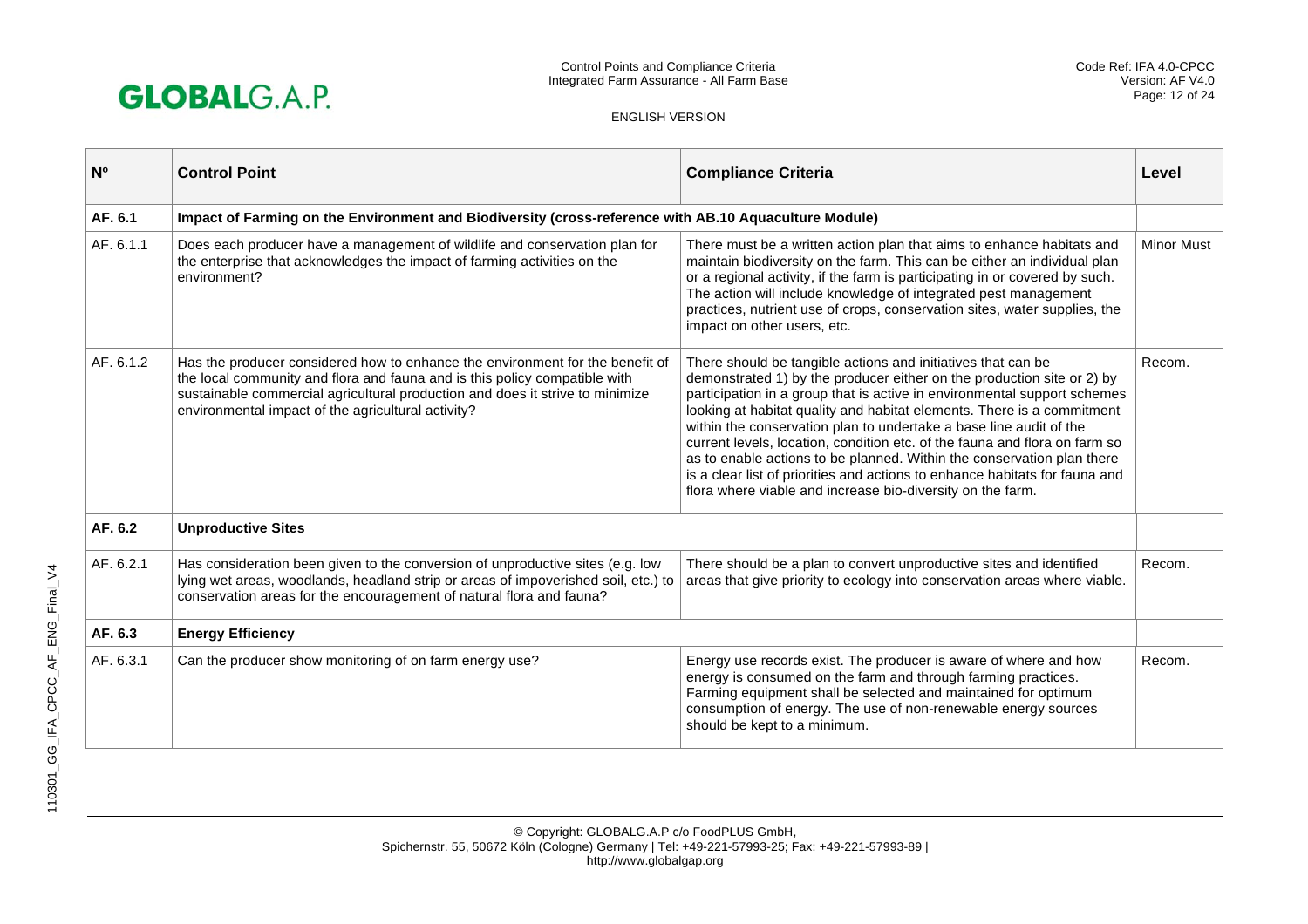

| N <sup>o</sup>  | <b>Control Point</b>                                                                                                                                                                                                                           | <b>Compliance Criteria</b>                                                                                                                                                                                                                                                                                                                                                                                                                                                                                                                                                                                                 | Level             |
|-----------------|------------------------------------------------------------------------------------------------------------------------------------------------------------------------------------------------------------------------------------------------|----------------------------------------------------------------------------------------------------------------------------------------------------------------------------------------------------------------------------------------------------------------------------------------------------------------------------------------------------------------------------------------------------------------------------------------------------------------------------------------------------------------------------------------------------------------------------------------------------------------------------|-------------------|
| AF <sub>7</sub> | <b>COMPLAINTS</b>                                                                                                                                                                                                                              |                                                                                                                                                                                                                                                                                                                                                                                                                                                                                                                                                                                                                            |                   |
|                 | Management of complaints will lead to an overall better production system.                                                                                                                                                                     |                                                                                                                                                                                                                                                                                                                                                                                                                                                                                                                                                                                                                            |                   |
| AF. 7.1         | Is there a complaint procedure available relating to issues covered by the<br>GLOBALG.A.P Standard and does this procedure ensure that complaints are<br>adequately recorded, studied, and followed up including a record of actions<br>taken? | A documented complaint procedure is available to facilitate that all<br>received complaints relating to issues covered by GLOBALG.A.P are<br>recorded and followed up. Actions taken with respect to such<br>complaints are documented. No N/A.                                                                                                                                                                                                                                                                                                                                                                            | <b>Major Must</b> |
| <b>AF.8</b>     | <b>RECALL/WITHDRAWAL PROCEDURE</b>                                                                                                                                                                                                             |                                                                                                                                                                                                                                                                                                                                                                                                                                                                                                                                                                                                                            |                   |
| AF. 8.1         | Does the producer have documented procedures how to manage/initiate<br>withdrawal/recall of certified products from the marketplace and are they tested<br>annually?                                                                           | The producer must have access to documented procedures which<br>identify the type of event that may result in a withdrawal/recall, persons<br>responsible for making decisions on the possible withdrawal/recall of<br>product, the mechanism for notifying customers and the GLOBALG.A.P<br>Certification Body (if a sanction was not issued by the CB and the<br>producer or producer group withdrew/recalled the products out of free<br>will) and methods of reconciling stock. The procedures must be tested<br>annually to ensure that they are effective. This can be a mock test. This<br>test has to be recorded. | <b>Major Must</b> |
| <b>AF. 9</b>    | FOOD DEFENSE (not applicable for Flowers and Ornamentals)                                                                                                                                                                                      |                                                                                                                                                                                                                                                                                                                                                                                                                                                                                                                                                                                                                            |                   |
| AF. 9.1         | Is there a risk assessment for food defense and are procedures in place to<br>address identified food defense risks?                                                                                                                           | Potential threats to food security in all phases of the operation shall be<br>identified and assessed. Food security risk identification shall assure<br>that all input is from safe and secured sources. Information of all<br>employees and subcontractors must be available. Procedures for<br>corrective action shall be in place in case of intentional threat.                                                                                                                                                                                                                                                       | Major Must        |
| AF. 10          | <b>GLOBALG.A.P STATUS</b>                                                                                                                                                                                                                      |                                                                                                                                                                                                                                                                                                                                                                                                                                                                                                                                                                                                                            |                   |
| AF. 10.1        | Do all transaction documentation include reference to the GLOBALG.A.P Status<br>(certified/ not certified)?                                                                                                                                    | Transaction documentation (e.g. sales invoices) and, where<br>appropriate, other documentation include the GLOBALG.A.P Status of<br>the product. No N/A.                                                                                                                                                                                                                                                                                                                                                                                                                                                                   | Major Must        |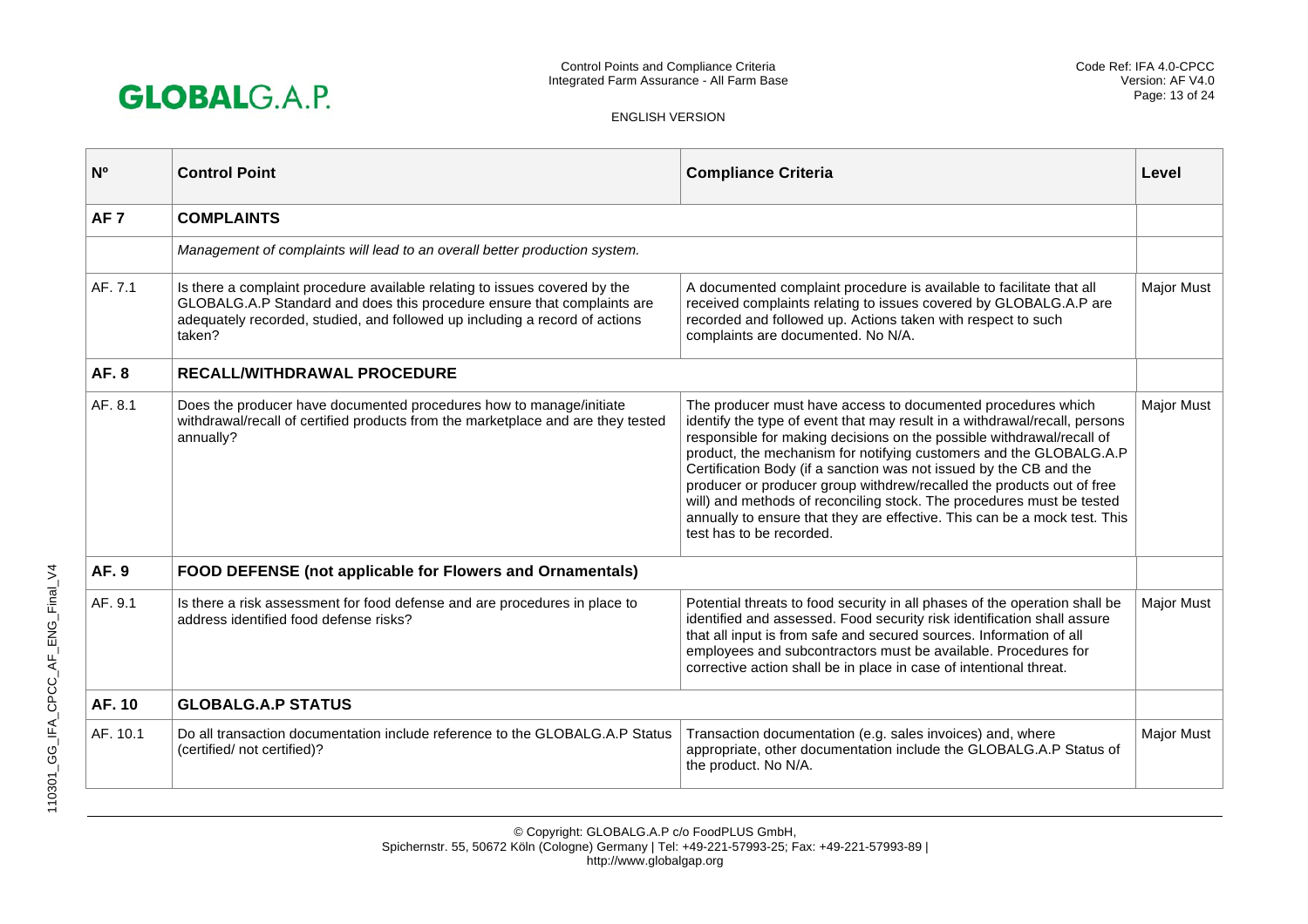

| N <sup>o</sup> | <b>Control Point</b>                                                                                                                                                                                            | <b>Compliance Criteria</b>                                                                                                                                                                                                                                                                                                                                                                                                                                                                         | Level             |
|----------------|-----------------------------------------------------------------------------------------------------------------------------------------------------------------------------------------------------------------|----------------------------------------------------------------------------------------------------------------------------------------------------------------------------------------------------------------------------------------------------------------------------------------------------------------------------------------------------------------------------------------------------------------------------------------------------------------------------------------------------|-------------------|
| AF. 10.2       | Do all producers have agreements in place to prevent misuse of their GGN by<br>their direct customers?                                                                                                          | Producers shall have an agreement in place with their direct customers<br>(packers, exporters, importers, etc.) that their GGN will not be misused<br>and that the customer will follow best practices in traceability and<br>labeling, (e.g. not label other producers' products with the producer's<br>GGN nor mix the producer's certified product with other non-certified<br>product, which are then labeled with the producer's GGN). No N/A.                                                | <b>Minor Must</b> |
| AF. 11         | <b>LOGO USE</b>                                                                                                                                                                                                 |                                                                                                                                                                                                                                                                                                                                                                                                                                                                                                    |                   |
| AF. 11.1       | Is the GLOBALG.A.P (EUREPGAP) word, trademark or logo and the GGN<br>(GLOBALG.A.P Number) used according to the GLOBALG.A.P General<br>Regulations and according to the Sublicense and Certification Agreement? | The producer/producer group shall use the GLOBALG.A.P<br>(EUREPGAP) word, trademark or logo and the GGN (GLOBALG.A.P<br>Number) according to the General Regulations Annex 1 and according<br>to the Sublicense and Certification Agreement. The GLOBALG.A.P<br>(EUREPGAP) word, trademark or logo shall never appear on the final<br>product, on the consumer packaging, or at the point of sale, but the<br>certificate holder in business-to-business communications can use any<br>and/or all. | Major Must        |
| AF. 12         | TRACEABILITY AND SEGREGATION obligatory when producer is registered for Parallel Production/Parallel Ownership                                                                                                  |                                                                                                                                                                                                                                                                                                                                                                                                                                                                                                    |                   |
| AF. 12.1       | Parallel production and/or ownership (only applicable where certified and non-certified products are produced and/or owned by one legal entity.                                                                 |                                                                                                                                                                                                                                                                                                                                                                                                                                                                                                    |                   |
| AF. 12.1.1     | Is there an effective system in place to identify and segregate all GLOBALG.A.P<br>certified and non-certified products?                                                                                        | A system must be in place to avoid mixing of certified and non-certified<br>products. This can be done via physical identification or product<br>handling procedures, including the relevant records. No N/A.                                                                                                                                                                                                                                                                                      | Major Must        |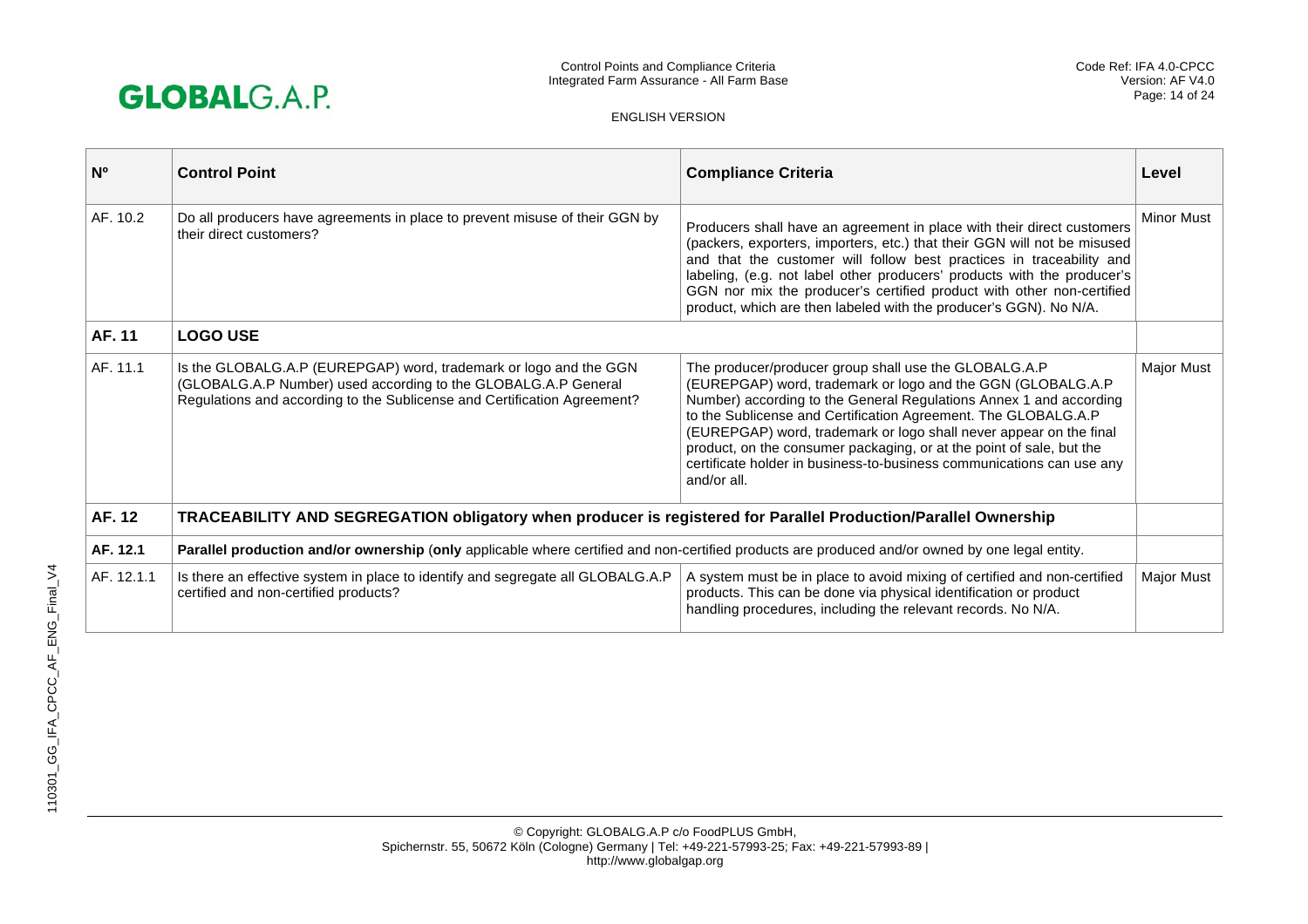

| $N^{\circ}$ | <b>Control Point</b>                                                                                                             | <b>Compliance Criteria</b>                                                                                                                                                                                                                                                                                                                                                                                                                                                                                                                                                                                                                                                                                                                                                                               | Level             |
|-------------|----------------------------------------------------------------------------------------------------------------------------------|----------------------------------------------------------------------------------------------------------------------------------------------------------------------------------------------------------------------------------------------------------------------------------------------------------------------------------------------------------------------------------------------------------------------------------------------------------------------------------------------------------------------------------------------------------------------------------------------------------------------------------------------------------------------------------------------------------------------------------------------------------------------------------------------------------|-------------------|
| AF. 12.1.2  | Is there a system to ensure that all final products originating from a certified<br>production process are correctly identified? | All final, ready to be sold (either from farm level or after product<br>handling), products shall be identified with a GLN where the product<br>originates from a certified process. No N/A.<br>Option 1 producers with parallel production (not buying from external<br>sources) shall use the sub-GLN of the certified PMU to label the<br>certified product. The sub-GLN of the non-certified PMU may be used<br>to label the non-certified product.<br>Option 1 producers that buy non-certified product (with parallel<br>ownership) shall assign two sub-GLNs to the PHU: one shall be used to<br>label certified finished product and the other one may be used to label<br>the non-certified finished product.<br>Option $2$ = the GGN of the group shall be used to label certified<br>product. | <b>Major Must</b> |
| AF. 12.1.3  | Is there a final check to ensure correct product dispatch of certified and non-<br>certified products?                           | The check shall be documented to show that the certified and non-<br>certified products are dispatched correctly. No N/A.                                                                                                                                                                                                                                                                                                                                                                                                                                                                                                                                                                                                                                                                                | <b>Major Must</b> |
| AF. 12.1.4  | Do all transaction documents include the sub-GLN of the certificate holder and<br>reference to the GLOBALG.A.P certified status? | Transaction documentation (sales invoices, other sales related,<br>dispatch documentation, etc.) related to sales of certified-product shall<br>include the sub-GLN of the certificate holder and shall contain a<br>reference to the GLOBALG.A.P certified status. No N/A.                                                                                                                                                                                                                                                                                                                                                                                                                                                                                                                              | Major Must        |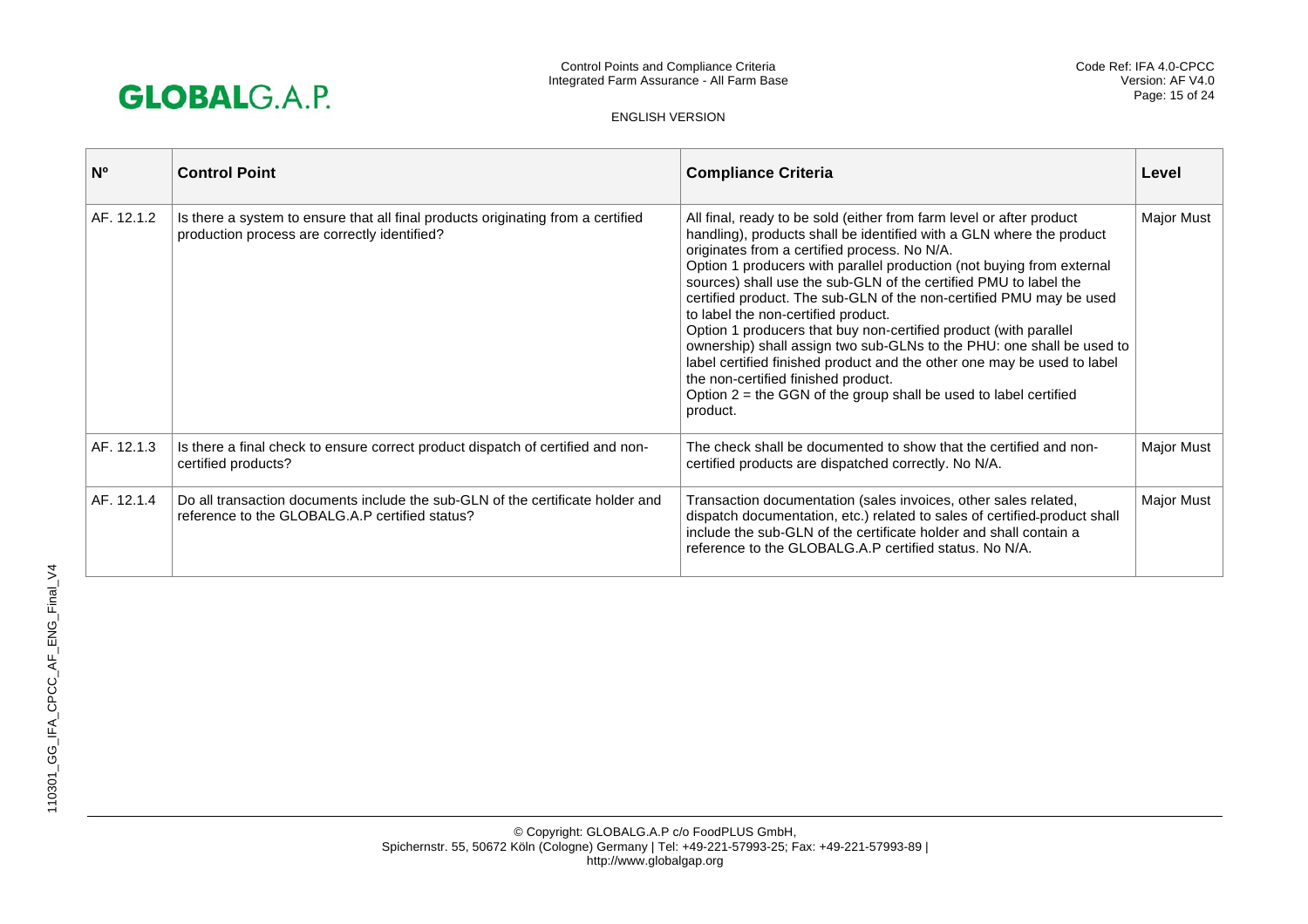

| N <sub>0</sub> | <b>Control Point</b>                                                                                                                      | <b>Compliance Criteria</b>                                                                                                                                                                                                                                                                                                                                                                                                                                                                                                                                                                                                                                       | Level             |
|----------------|-------------------------------------------------------------------------------------------------------------------------------------------|------------------------------------------------------------------------------------------------------------------------------------------------------------------------------------------------------------------------------------------------------------------------------------------------------------------------------------------------------------------------------------------------------------------------------------------------------------------------------------------------------------------------------------------------------------------------------------------------------------------------------------------------------------------|-------------------|
| AF.12.1.5      | Are appropriate identification procedures in place and records for identifying<br>products purchased from different sources?              | Procedures shall be established documented and maintained.<br>appropriately to the scale of the operation, for identifying certified and<br>non-certified products from different sources (i.e. other producers or<br>traders)<br>Records shall include:<br>- Product description<br>- GLOBALG.A.P certified status.<br>- Quantities of product(s) purchased<br>- Supplier details<br>- Copy of the GLOBALG.A.P Certificates where applicable<br>- Traceability data/codes related to the purchased products,<br>- Purchase orders/invoices received by the organization being<br>assessed<br>- List of approved suppliers. No N/A if no purchasing of products. | <b>Major Must</b> |
| AF. 12.1.6     | Are all sales details of certified and non-certified products recorded?                                                                   | Sales details of certified and non-certified products shall be recorded,<br>with particular attention to quantities sold and descriptions provided.<br>The documents must demonstrate the consistent balance between<br>certified and non-certified input and the output. No N/A.                                                                                                                                                                                                                                                                                                                                                                                | <b>Major Must</b> |
| AF.12.1.7      | Are all details of certified and non-certified product quantities recorded and<br>summarized?                                             | Quantities (including information on volumes or weight) of certified and<br>non-certified produced, incoming, outgoing and stored product must be<br>recorded and a summary maintained so as to facilitate the mass<br>balance verification process. No N/A.                                                                                                                                                                                                                                                                                                                                                                                                     | Major Must        |
| AF.12.1.8      | Are conversion ratios and/or loss (input-output calculations of a given production<br>process) during handling calculated and controlled? | Conversion ratios shall be calculated and available for each relevant<br>handling process.<br>All generated product waste quantities shall be recorded. No N/A.                                                                                                                                                                                                                                                                                                                                                                                                                                                                                                  | <b>Major Must</b> |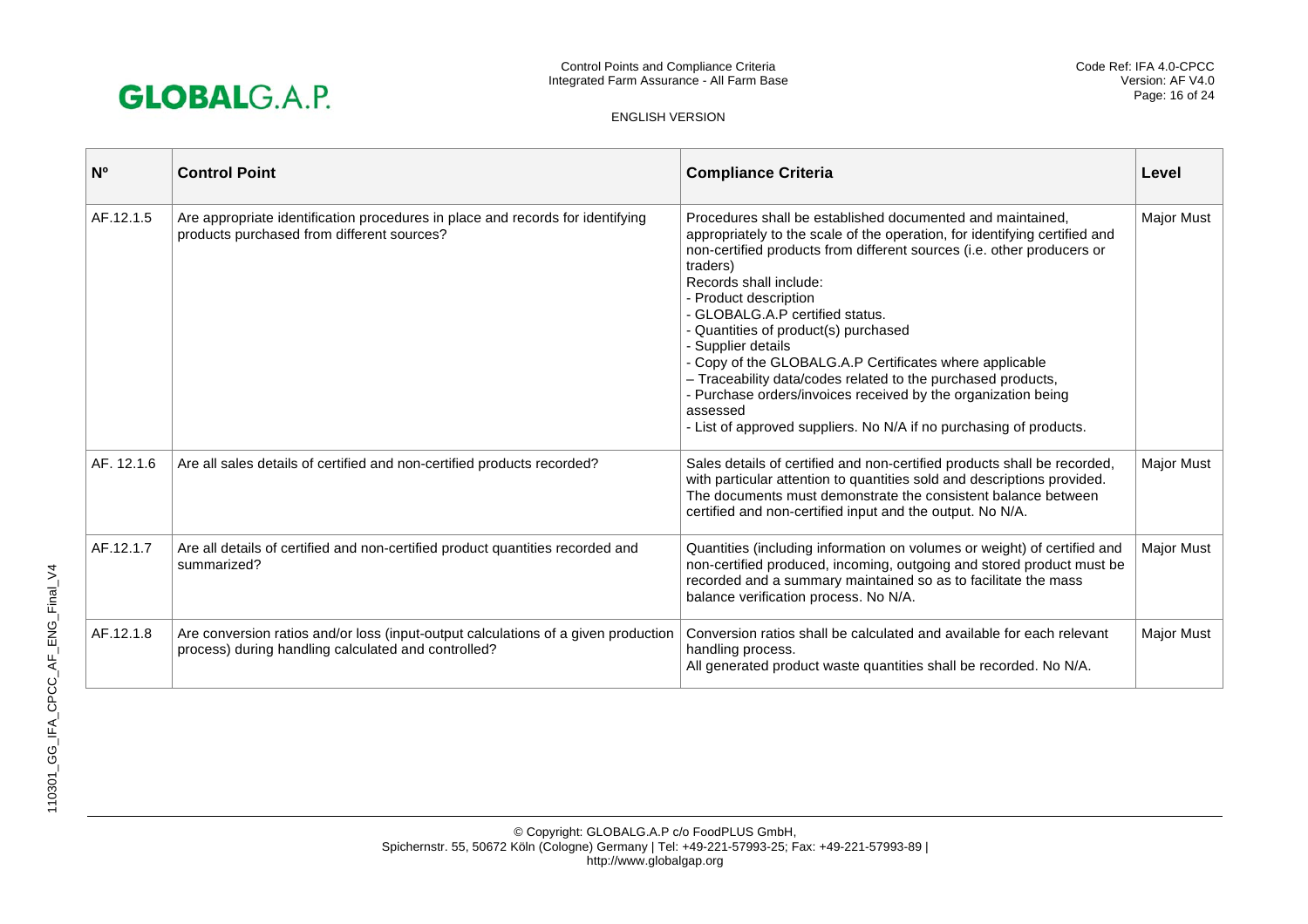

# **ANNEX AF.1 GLOBALG.A.P GUIDELINE | RISK ASSESSMENT - GENERAL**

#### **Introduction to Risk Assessment**

In the GLOBALG.A.P IFA Standard a number of risk assessments are required in order to facilitate food safety, workers health and safety, and environmental protection. This guidance document provides assistance to producers.

#### **Five Steps to Risk Assessment**

A risk assessment is an important step in protecting the products, workers and business, as well as complying with GLOBALG.A.P Requirements and the law. A risk assessment helps you to focus on those risks that really matter in the workplace – the ones with the potential to cause real harm. In many instances, straightforward simple, effective, and inexpensive measures can readily control risks (e.g. ensuring spillages are cleaned up promptly so product cannot be contaminated).

It is not expected that you eliminate all risks, but you are expected and required to protect your products and workers as far as is 'reasonably practicable'.

This is not the only way to do a risk assessment; there are other methods that work well, particularly for more complex risks and/or circumstances. However, we believe this method provides a straightforward approach for most producers. Workers and others have a right to be protected from harm caused by a failure to take reasonable control measures. Accidents and ill health can ruin lives and affect the business too if output is lost or you have to go to court. Producers are legally required to assess the risks in their workplace so that a plan to control the risks can be put in place.

#### **What is Risk Assessment?**

A risk assessment is simply a careful examination of what, in your work, could cause harm to the product, environment and/or workers, so that you can evaluate whether or not you have taken sufficient precautions or should do more to prevent harm.

**Don't overcomplicate** the process. In many enterprises, the risks are well known and the necessary control measures are easy to apply. Check that you have taken reasonable precautions to avoid contamination and/or injury.

When thinking about your risk assessment, remember:

- a **hazard** is anything that may cause harm, such as chemicals, electricity, working from ladders etc.;
- the **risk** is the chance, high or low, that somebody could be harmed by these and other hazards, together with an indication of how serious the harm could be.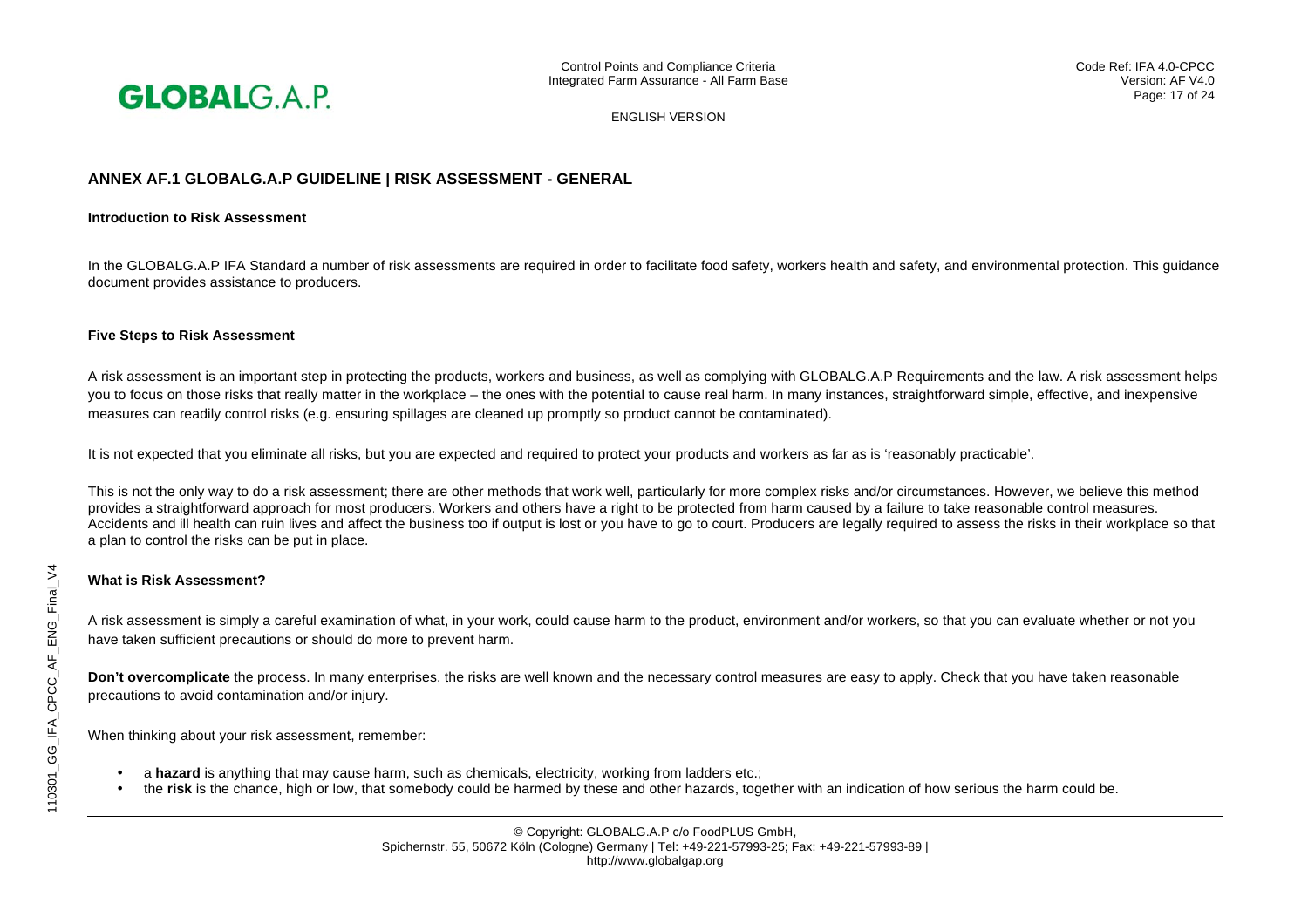

#### **How to Assess the Risks in Your Enterprise**

Step 1: Identify the hazards.

- Step 2: Decide who/what might be harmed and how.
- Step 3: Evaluate the risks and decide on precautions.
- Step 4: Record the work plan/findings and implement them.
- Step 5: Review the assessment and update if necessary.

#### **Step 1 Identify the Hazards**

First, you need to identify how product, environment, and/or workers could be harmed. Here are some tips to help identify the ones that matter:

- Walk around the workplace and look at what could reasonably be expected to cause harm (e.g. situations, equipment, products, practices, etc.).
- Ask the workers (if applicable) or their representatives what they think. They may have noticed things that are not immediately obvious to you.
- Check manufacturers' instructions or data sheets for chemicals and equipment as they can be very helpful in identifying the hazards and putting them in their true perspective.
- Review prior incidence and accident records as these often help to identify less obvious hazards. Remember to think about long-term hazards to health (e.g. high levels of noise or exposure to harmful substances) as well as (food) safety hazards.

# **Step 2 Decide Who/What Might Be Harmed and How**

For each hazard, you need to be clear about who or what might be harmed; this will help to identify the best way of managing the risk.

#### Remember:

- Some activities have particular requirements, (e.g. harvesting).
- Extra thought will be needed for some hazards, especially in situations where individuals (e.g. cleaners, visitors, contractors, maintenance workers, etc.) may not be in the workplace all the time.

# **Step 3 Evaluate the Risks and Decide on Precautions**

Having spotted the hazards, you then have to decide what to do about them. The law requires you to do everything 'reasonably practicable' to protect people from harm. You can work this out for yourself, but the easiest way is to compare what is being done against what are already defined as good practice.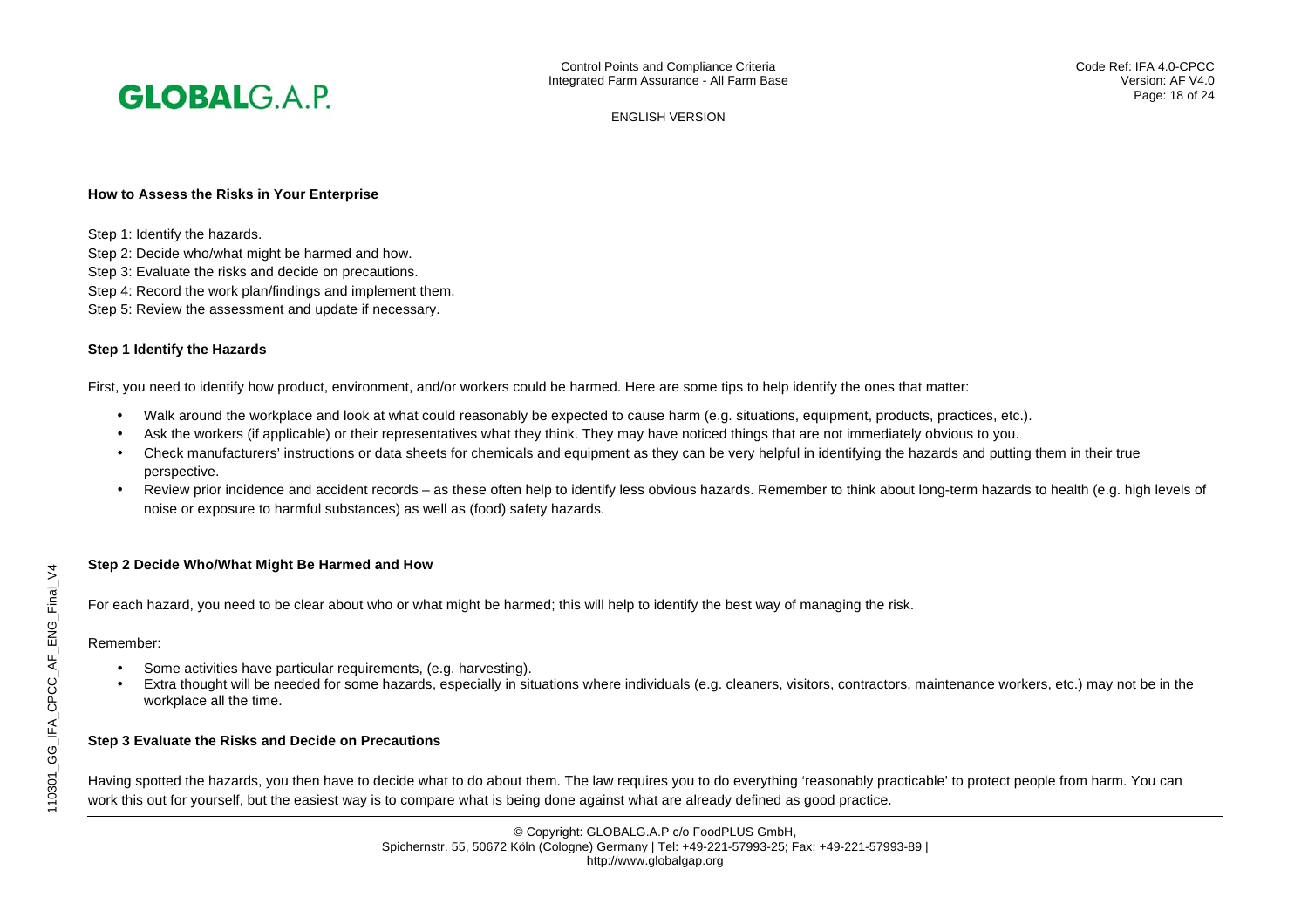

So first, look at what you are already doing, think about what controls you have in place and how the work is organized. Then compare that with the good practices and see if there's more you should be doing to bring yourself up to standard. During your evaluation process, consider the following:

- Can I get rid of the hazard altogether?
- If not, how can I manage the risks so that harm is unlikely?

When managing risks, if possible, apply the principles below, if possible in the following order:

- Try a less risky option (e.g. switch to using a less hazardous chemical);
- Prevent access to the hazard (e.g. by guarding);
- Organize the work/tasks to reduce exposure to the hazard ;
- Issue personal protective equipment (e.g. clothing, footwear, goggles, etc.); and
- Provide welfare facilities (e.g. first aid and washing facilities for removal of contamination).

Improving health and safety need not cost a lot. For instance, placing a mirror on a dangerous blind corner to help prevent vehicle accidents is a low-cost precaution considering the risks. Failure to take simple precautions can cost you a lot more if an accident does happen.

Involve staff (if applicable), so that you can be sure that what you propose to do will work in practice and won't introduce any new hazards.

# **Step 4 Record the Findings and Implement Them**

Putting the results of the risk assessment into practice will make a difference when looking after food safety, workers health and safety, and your business. Writing down the results of the risk assessment, and sharing them with your staff, encourages you to complete the implementation. When writing down the results, keep it simple, (e.g. contamination at harvest: hand-washing facilities at the field).

It is not expected that the risk assessment be perfect, but it must be suitable and sufficient. You need to be able to show that:

- A proper check was made;
- You asked who or what might be affected;
- You dealt with all the significant hazards,
- The precautions are reasonable and the remaining risk is low; and
- You involved your staff or their representatives (where applicable) in the process.

A good plan of action often includes a mixture of different responses such as:

• Temporary solution until more reliable controls can be put in place;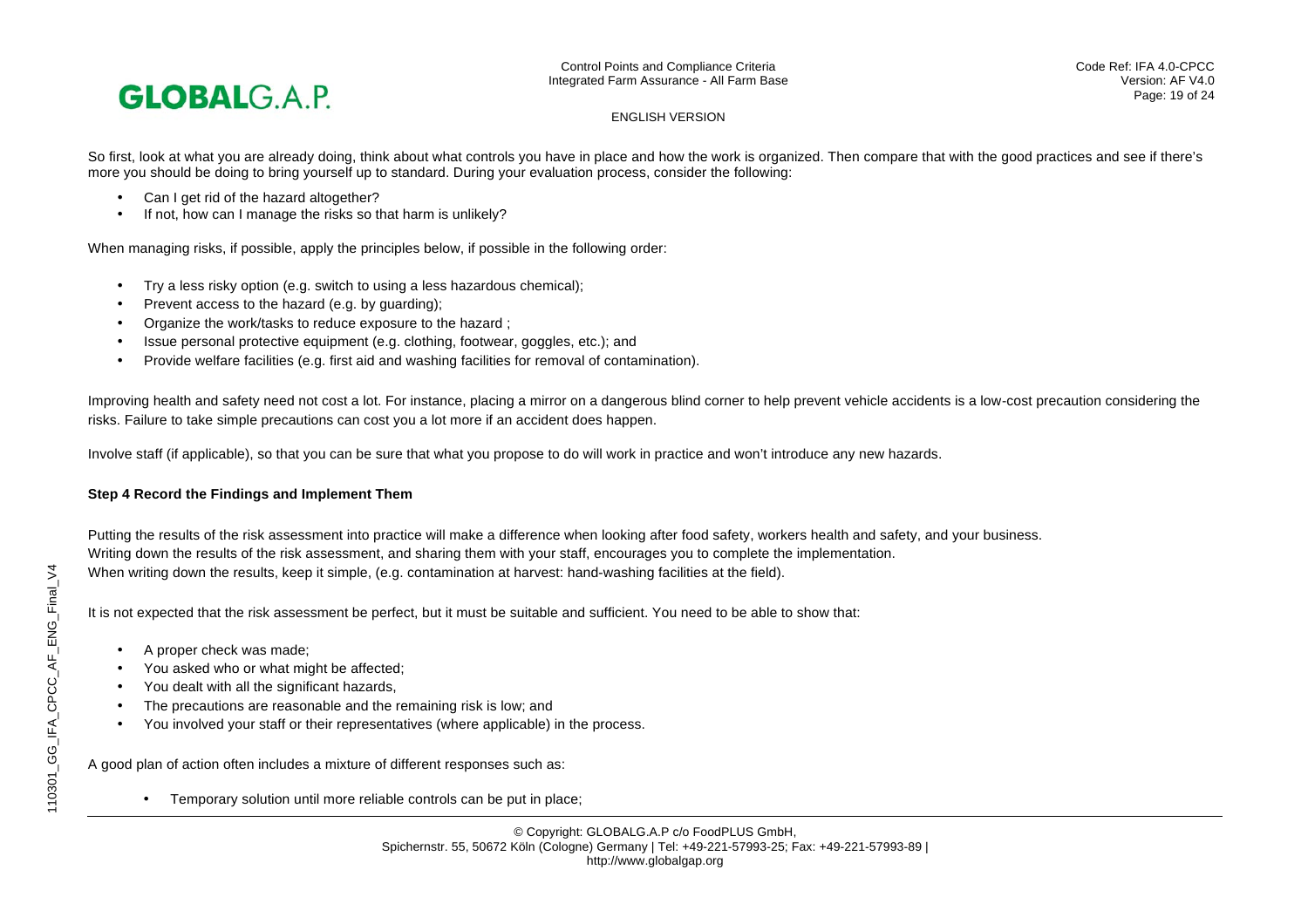

Control Points and Compliance Criteria Integrated Farm Assurance - All Farm Base

ENGLISH VERSION

- Long-term solutions to those risks most likely to cause accidents or ill health;
- Long-term solutions to those risks with the worst potential consequences;
- Arrangements for training employees on the primary risks that remain and how these risks are to be controlled;
- Regular checks to make sure that the control measures stay in place; and
- Clearly defined responsibilities who will lead on what action and by when.

Remember, prioritize and tackle the most important things first. As you complete each action, tick it off your work plan.

#### **Step 5 Review the Risk Assessment and Update if Necessary**

Few enterprises stay the same. Sooner or later, you will bring in new equipment, substances and/or procedures that could lead to new hazards. It makes sense, therefore, to review what you are doing on an ongoing basis. Every year, formally review where you are with respect to recognized good practices, to make sure you are still improving, or at least not sliding back.

Look at your risk assessment again:

- Have there been any changes?
- Are there improvements you still need to make?
- Have your workers spotted problems?
- Have you learned anything from incidences or near misses?
- **Make sure your risk assessment stays up to date.**

When you are running a business, it's all too easy to forget about reviewing your risk assessment – until something has gone wrong and it's too late. Why not set a review date for this risk assessment now? Write it down and note it in your diary as an annual event.

During the year, if there is a significant change, don't wait. Check the risk assessment and, where necessary, amend it. If possible, it is best to think about the risk assessment when you're planning a change – that way there is more flexibility.

Source: Five Steps to Risk Assessment, Health and Safety Executive; www.hse.gov.uk/pubns/indg163.pdf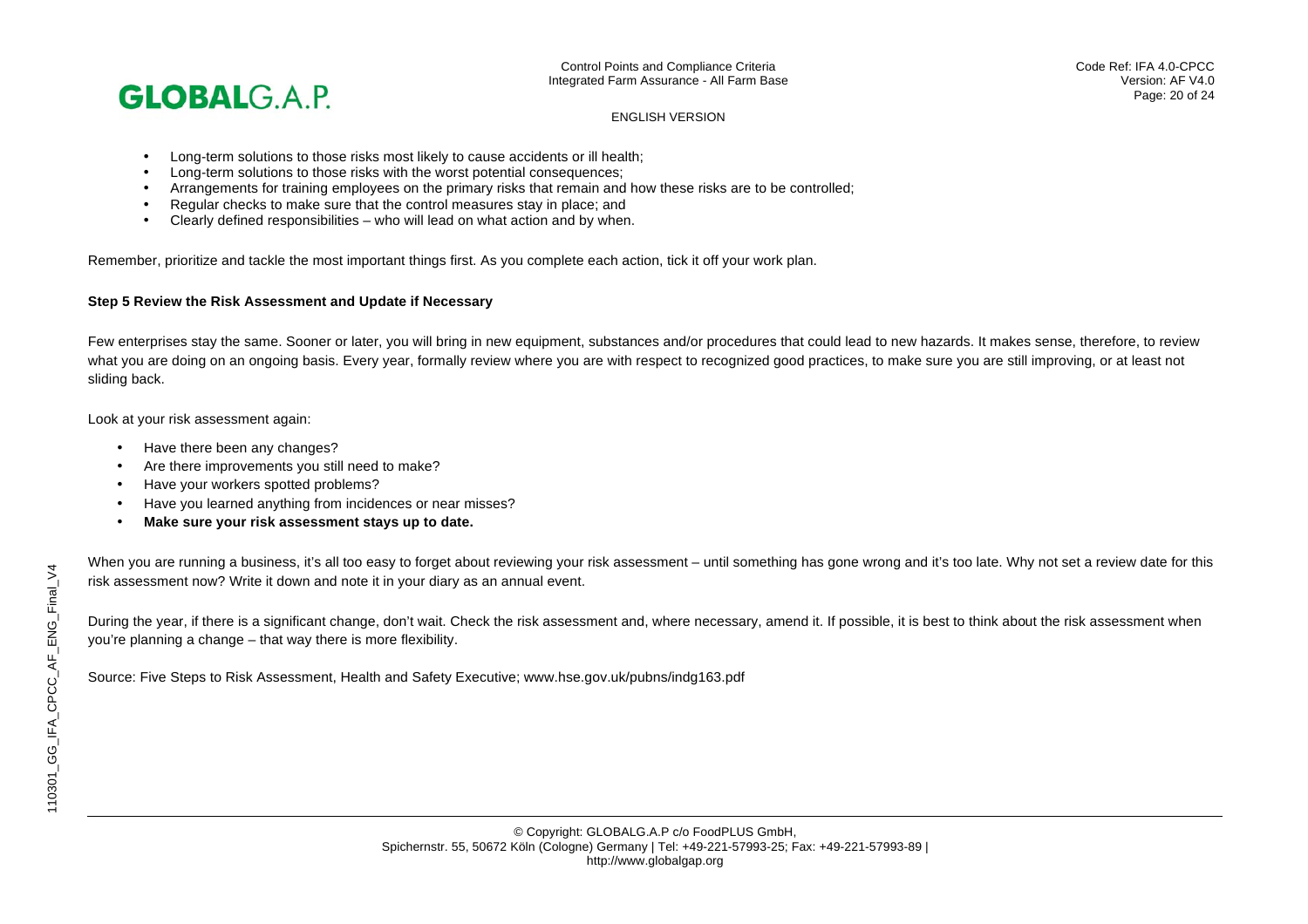

# **ANNEX AF.2 GLOBALG.A.P GUIDELINE | RISK ASSESSMENT – SITE MANAGEMENT**

#### **Control Point AF 1.2.1**

Is there a risk assessment available at the initial inspection for all sites registered for certification? During subsequent inspections, a risk assessment for new or existing production sites where risks have changed (this includes rented land) is available. Does this risk assessment show that the site in question is suitable for production, with regards to food safety, the environment, and animal health where applicable?

#### **Compliance Criteria AF 1.2.1**

A risk assessment is needed at the initial inspection to determine if the site is appropriate. The risk assessment must be reviewed annually and take into account risks that have changed or when new sites are used. Risk assessments must take into account site history and impact of proposed enterprises on adjacent stock/crops/ environment (see AF Annex 1 Risk Assessment for basic information and AF Annex 2 for specific information on what must be covered).

If the answer to any of the 3 questions in the flow diagram pictured below is yes, a risk assessment is needed.

#### **Factors to consider (note: this is not an exhaustive list of factors):**

#### **Legislation:**

Local regulations should be checked first to verify legal compliance.

#### **Prior Use of Land:**

**1. Previous crops:** for example, cotton production typically involves heavy use of residual herbicides that can have long-term effects on cereal and other vegetable crops.

**2. Industrial or military use**: for example former vehicle parks may have considerable petroleum contamination.

**3. Landfill or mining sites**: may have unacceptable waste in their subsoil that can contaminate subsequent crops may be subject to sudden subsidence endangering persons working on the land.

**4. Natural vegetation**: might harbor pests, diseases, and/or weeds.

# **Soil:**

The risk assessment should cover structural suitability for intended use, structural susceptibility to erosion; and chemical suitability for intended crops. **Erosion:** The risk assessment should determine if there are, or could be, losses of topsoil by water/wind that may affect crop yields, and/or affect land and water downstream.

**Drainage patterns:** Liability to flooding and/or erosion

**Wind exposure:** Excessive wind speeds can cause crop losses

© Copyright: GLOBALG.A.P c/o FoodPLUS GmbH, Spichernstr. 55, 50672 Köln (Cologne) Germany | Tel: +49-221-57993-25; Fax: +49-221-57993-89 | http://www.globalgap.org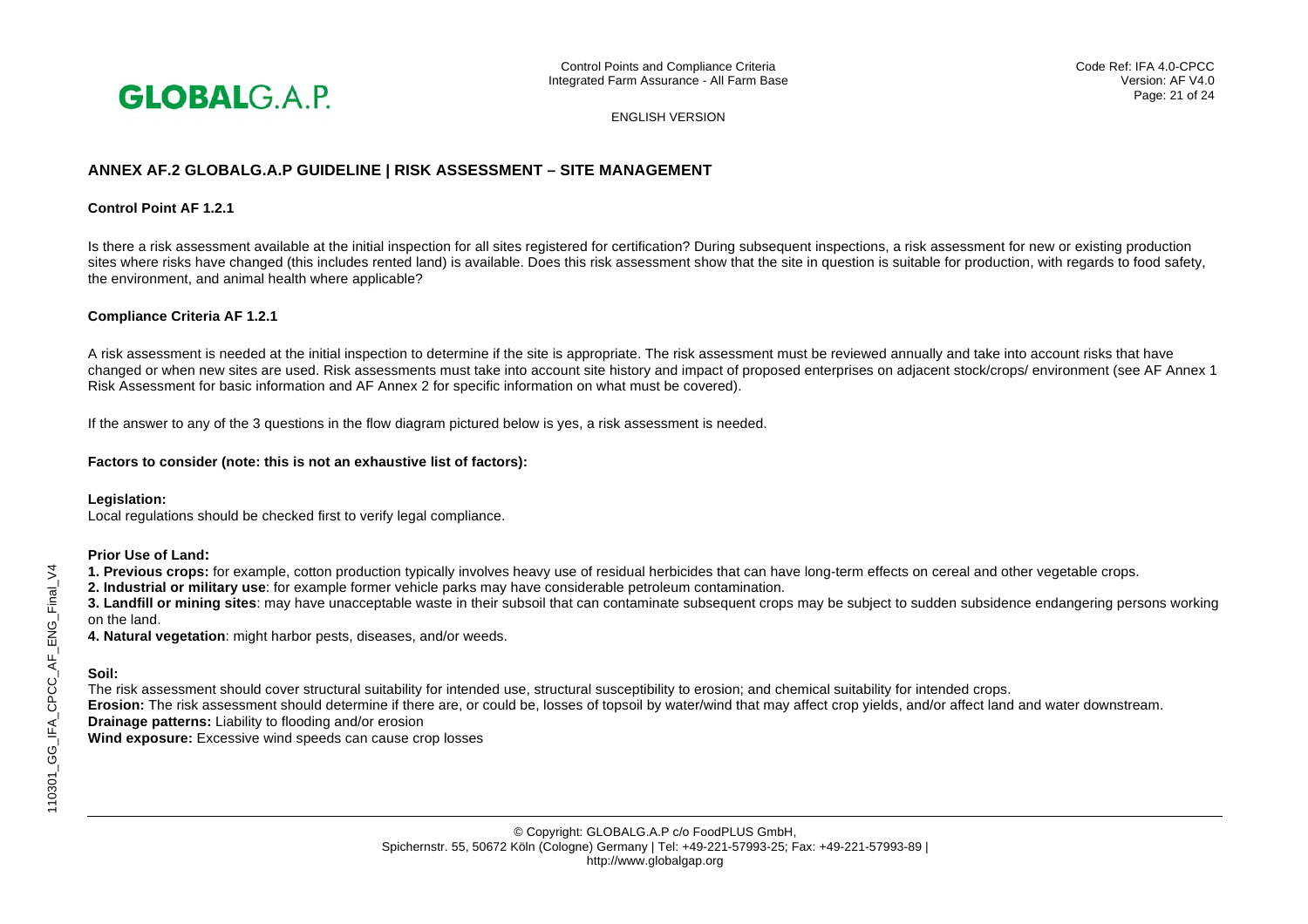# **GLOBALGAP**

#### ENGLISH VERSION



# **Water:**

Water quality: 1. To be determined by the local authority to be fit for purpose or if there is no local standard, then results from appropriate laboratories, capable of performing chemical and/or microbiological analyses up to ISO 17025 level, or equivalent standard, must be available to show that irrigation water quality complies with the criteria as set out in Table 3, p39 of the WHO Health Guideline for the use of wastewater in Agriculture and Aquaculture. (see WHO Technical Report Series 778, 1989 Table 3 at end of document). 2. Drinking water quality: WHO Guidelines for Drinking-water Quality: 3<sup>rd</sup> Ed, Incorporating the first and second addenda, Vol. 1 2008 (see Table 7.7 Guideline values for verification of microbial quality at the end of the document).

**Availability:** Adequacy throughout the year, or at least the proposed growing season.

**Authorization to use:** Assurance of the predicted quantities required by the crop; rights of other users; local laws or customs may recognize other users whose needs may pre-empt agricultural use at times; environmental impact; while legal, some extraction rates could adversely affect flora and fauna associated with or dependent on the water source. **Flooding:** unintentional flooding – microbiological and chemical contamination.

# **Other impacts:**

1. Dust, smoke and noise problems caused by operation of agricultural machinery

2. Contamination of downstream sites by silt-laden or chemical-laden runoff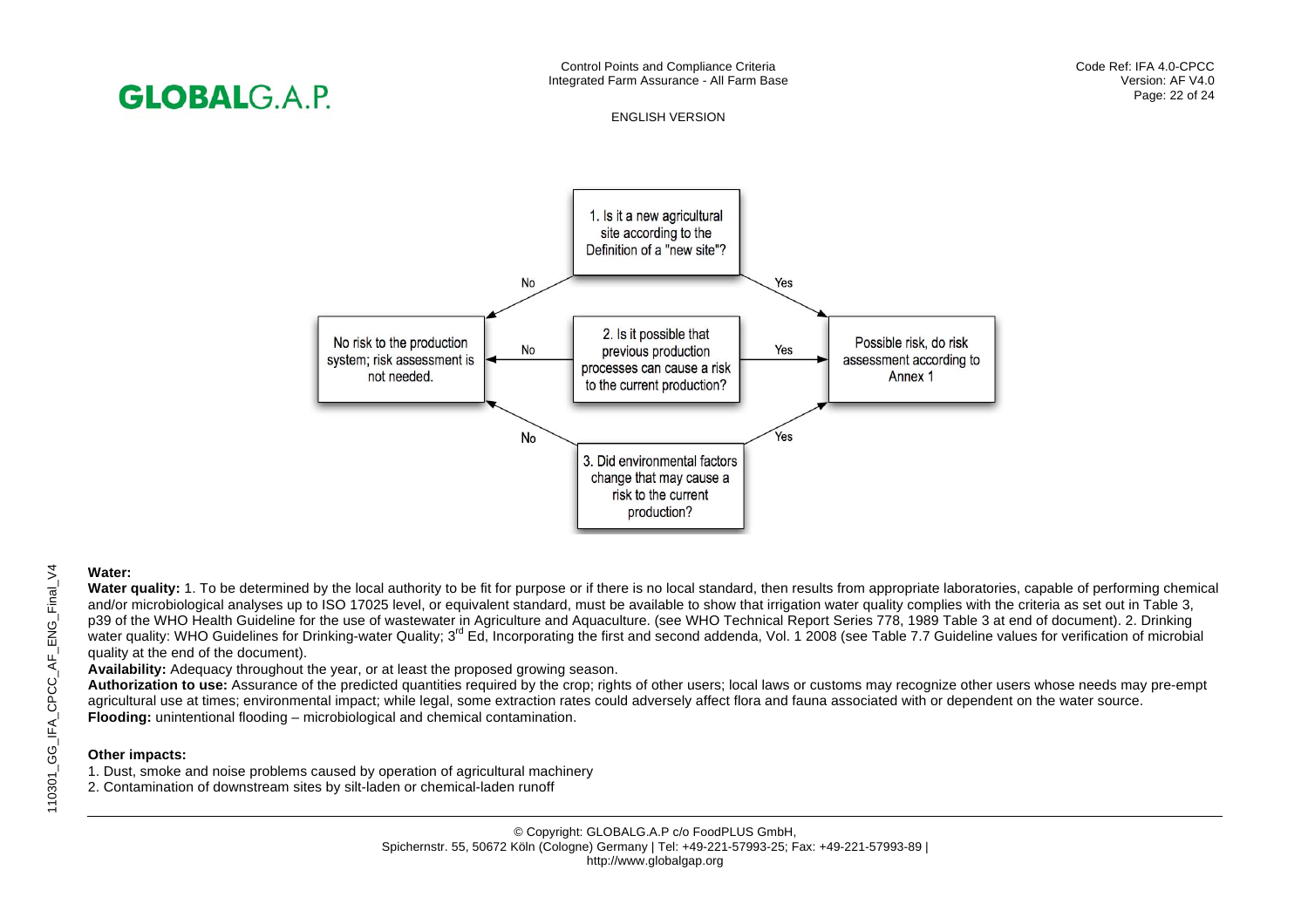

3. Spray drift

- 4. Insects attracted by crops, waste products and/or operations using manure
- 5. Depredations by pests from nearby natural or conservation areas
- 6. Smoke, fumes and/or dust from nearby industrial or transport installations including roads with heavy traffic
- 7. Theft by inhabitants of nearby communities

8. Adjacent farming activities

- 9. Availability of adequate transport to markets
- 10. Availability of adequate labor
- 11. Availability of inputs

#### **WHO Technical Report Series 778, 1989. Health guidelines for the use of wastewater in agriculture and aquaculture. Table 3. Recommended microbiological guidelines for wastewater use in agriculture<sup>a</sup>**

| Category | <b>Reuse condition</b>                                                                                     | <b>Exposed groups</b>         | Intestinal nematodes <sup>"</sup><br>(arithmetic mean no. or<br>eggs per liter <sup>c</sup> ) | <b>Fecal coliforms</b><br>(geometric mean no. per<br>$100mlc$ ) | Wastewater treatment expected to achieve the<br>required microbiological quality                                       |
|----------|------------------------------------------------------------------------------------------------------------|-------------------------------|-----------------------------------------------------------------------------------------------|-----------------------------------------------------------------|------------------------------------------------------------------------------------------------------------------------|
|          | Irrigation of crops likely to<br>be eaten uncooked, sports<br>field, public parks d                        | Workers,<br>consumers, public | ≤ 1                                                                                           | $\leq 1000$                                                     | A series of stabilization ponds designed to achieve the<br>microbiological quality indicated, or equivalent treatment. |
| B        | Irrigation of cereal crops,<br>industrial crops, fodder<br>crops, pasture and trees <sup>e</sup>           | Workers                       | $\leq 1$                                                                                      | No standard recommended                                         | Retention in stabilization ponds for 8-10 days or<br>equivalent helminth and fecal coliform removal.                   |
| C        | Localized irrigation of<br>crops in category B if<br>exposure of workers and<br>the public does not occur. | None                          | Not applicable                                                                                | Not applicable                                                  | Pre-treatment as required by the irrigation technology, but<br>not less than primary sedimentation.                    |

a In specific cases, local epidemiological, socio-cultural and environmental factors should be taken into account, and the guidelines modified accordingly<br>b Ascaris and Trichuris species and hookworms<br>c During the irrigati

<sup>d</sup> A more stringent guideline (≤ 200 fecal coliforms per 100ml) is appropriate for public lawns, such as hotel lawns where there is direct human contact.

<sup>e</sup> In the case of fruit trees, irrigation should cease two weeks before the fruit is picked, and NO fruit should be picked off the ground. Sprinkler irrigation should NOT be used.

# **WHO Guidelines for Drinking-Water Quality, 2008.**

Table 7.7 presents guideline values for verification of microbial quality of drinking-water. Individual values should not be used directly from the tables. The guidelines values should be used and interpreted in conjunction with the information contained in these Guidelines and other supporting documentation. A consequence of variable susceptibility to pathogens is that exposure to drinking- water of a particular quality may lead to different health effects in different populations. For guideline derivation, it is necessary to define reference